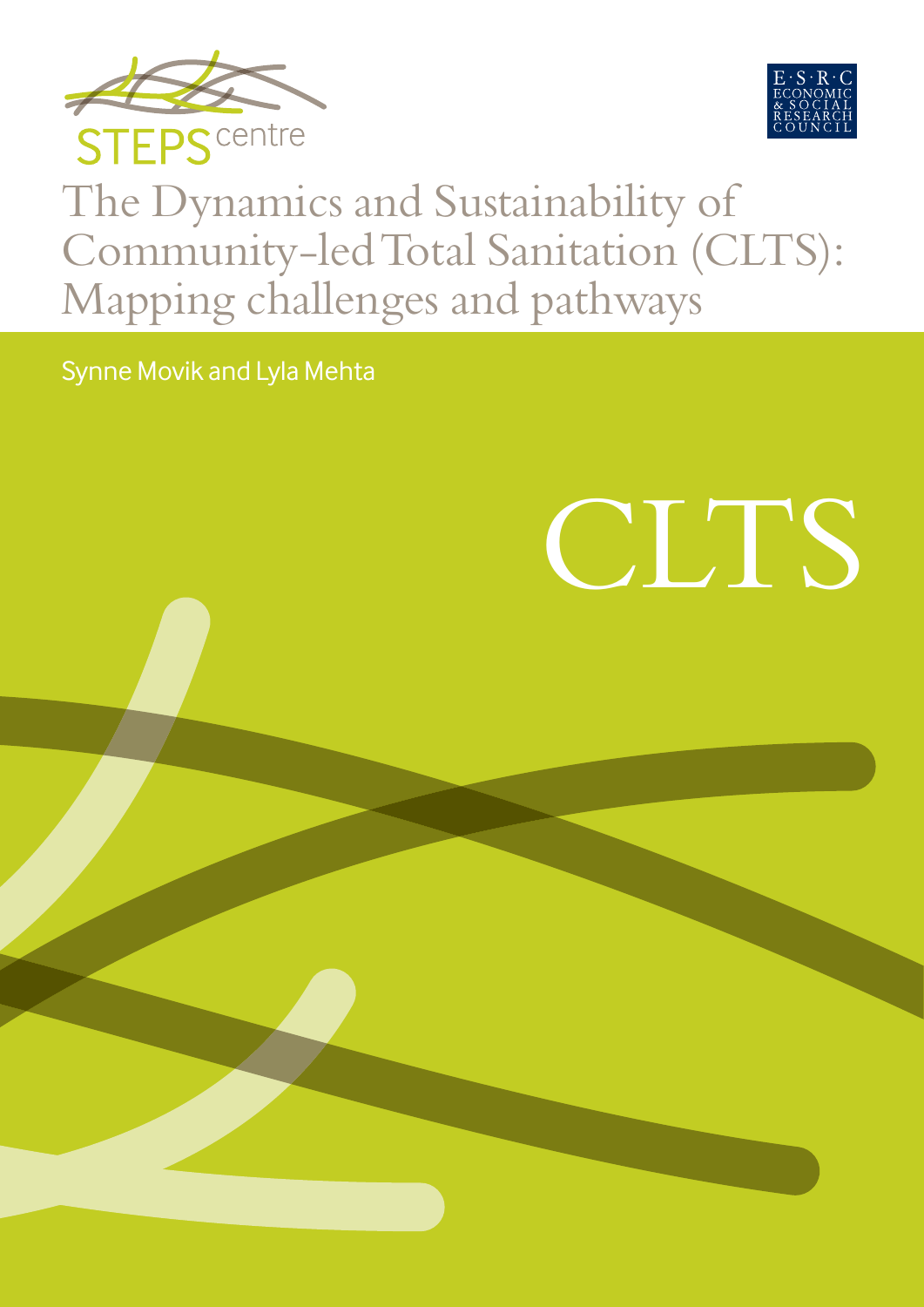

### **The Dynamics and Sustainability of Community-led Total Sanitation (CLTS): Mapping challenges and pathways**

Community-Led Total Sanitation (CLTS) represents a radical alternative to conventional top-down approaches to sanitation and offers hope of achieving the Millennium Development Goals. In finding locally appropriate, rather than externally prescribed, open defecation sites, and the various routes of disease spread (e. g. through flies and animals), as well as calculation exercises aimed at drawing villagers' attention to the amount of faeces they are ingesting,, powerful emotions of shame and disgust are triggered, A process is ignited where people are moved into action, drawing on household priorities and resources. Pioneered by Dr. Kamal Kar, an independent development consultant, in Bangladesh in 1999, CLTS the globe, in Asia, Africa and Latin America. However, like all success stories, CLTS still faces a number of challenges in terms of its scope and impact. There is a need to map out and understand the social, technological and ecological dynamics of CLTS implementation in order to better appreciate the long-term sustainability issues of CLTS and realise its full potential for improving people's lives and well-being.

#### **About the Authors**

**Synne Movik** is currently working as an independent consultant, the University of Sussex in October 2008. Her thesis explored the regional and local levels and using the Inkomati Water Management Area as a case study.

**Lyla Mehta** is a Research Fellow at the Institute of Development Studies, University of Sussex. She is a sociologist and her work has Since 1991, she has conducted research on displacement and resistance in India's Narmada Valley. She has engaged in advisory work on issues concerning displacement, gender, dams and development with various UN agencies and the World Commission She has authored The Politics and Poetics of Water: Naturalising by Development: Confronting Marginalisation and Gender Injustice (Sage, 2009) and co-edited Forced Displacement: Why Rights Matter

This is one of a series of Working Papers from the STEPS Centre

www.steps-centre.org.

ISBN-978 1 85864 905 6



#### **About the STEPS Centre**

How do we address water and pollution problems in rapidly growing world is experiencing rapid social, technological and environmental science and technology work for the poor, have become central

The STEPS Centre (Social, Technological and Environmental Pathways to Sustainability) is a new interdisciplinary global research and policy engagement hub that unites development studies with science and technology studies. We aim to develop a new approach to understanding and action on sustainability and development in an era of unprecedented dynamic change. Our pathways approach aims to link new theory with practical solutions that create better livelihoods, health and social justice for poor and marginalised people.

#### The STEPS Centre is based at the Institute of Development Studies and SPRU Science and Technology Policy Research

with partners in Africa, Asia and Latin America. We are funded by the to social and economic issues.

**www.steps-centre.org**

#### **Other titles in this series include:**

| <b>Approach</b> | Pathways to sustainability: an overview of the<br><b>STEPS Centre approach</b>                   |
|-----------------|--------------------------------------------------------------------------------------------------|
| 1. Dynamics     | Dynamic Systems and the Challenge of Sustainability                                              |
|                 | 2. Governance Understanding Governance: pathways to sustainability                               |
| 3. Designs      | <b>Empowering Designs: towards more progressive</b><br>appraisal of sustainability               |
|                 | 4. Agriculture Agri-Food System Dynamics: pathways to<br>sustainability in an era of uncertainty |
| 5. Health       | Health in a Dynamic World                                                                        |
| 6. Water        | Liquid Dynamics: challenges for sustainability<br>in water and sanitation                        |
|                 | For more STEPS Centre publications visit:                                                        |

www.steps-centre.org/publications







**Price £5.00** © STEPS 2010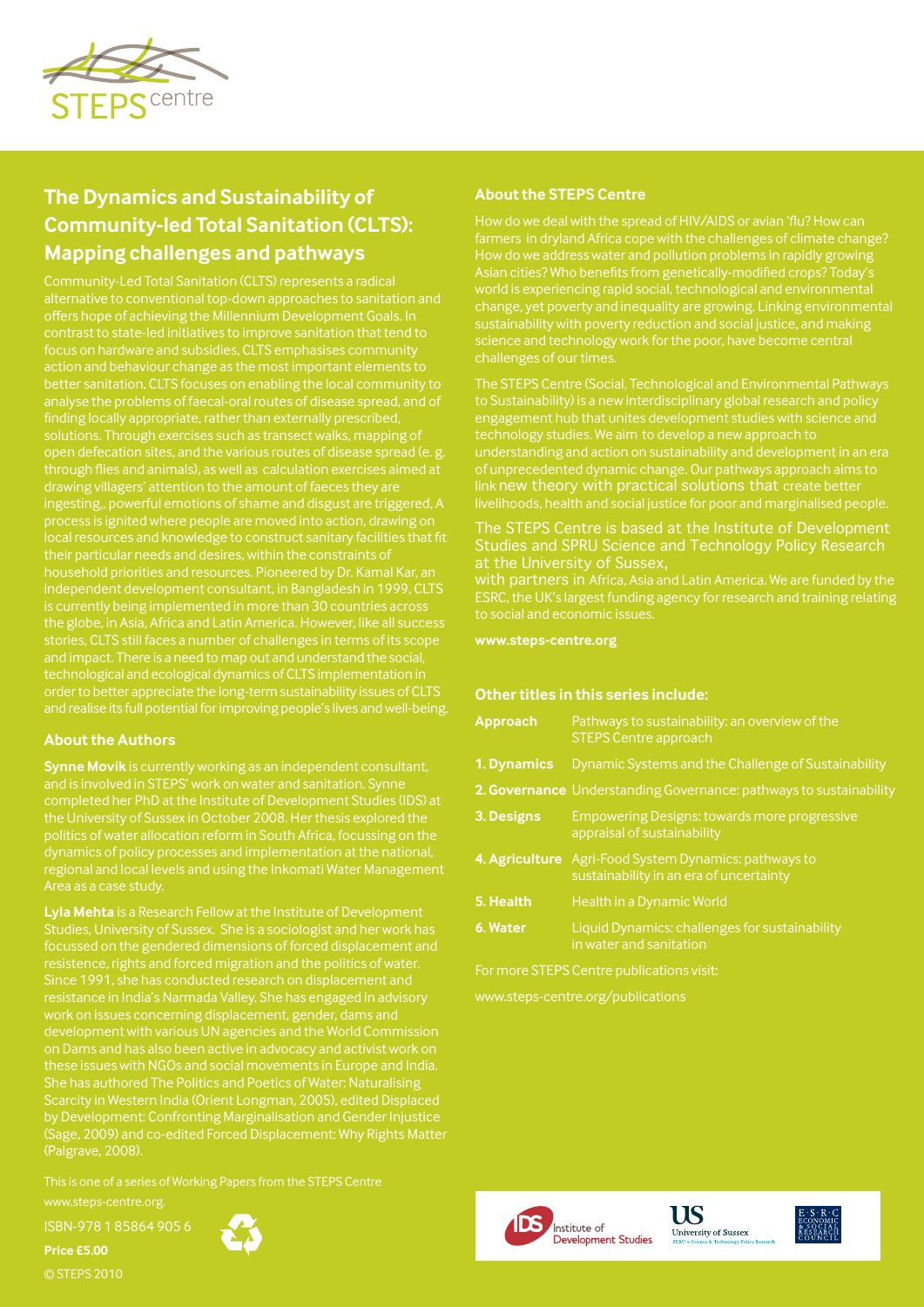## The Dynamics And Sustainability Of Community-led Total Sanitation: Mapping Challenges And Pathways

By Synne Movik And Lyla Mehta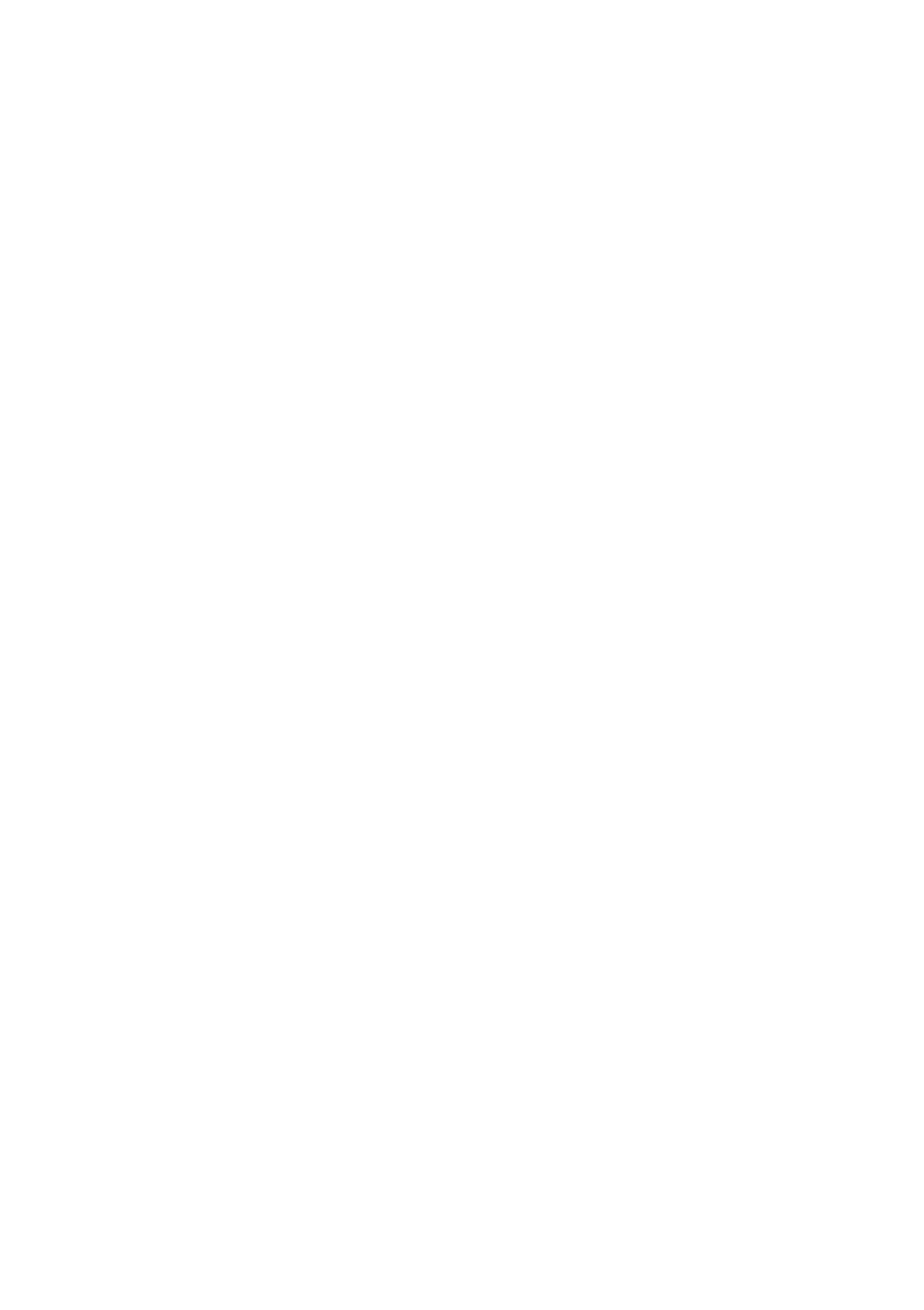Correct citation: Movik, S. and Mehta, L. (2010) *The Dynamics and Sustainability of Community-led Total Sanitation (CLTS): Mapping Challenges and Pathways,* STEPS Working Paper 37, Brighton: STEPS Centre

First published in 2010 © STEPS 2010 Some rights reserved – see copyright license for details

#### ISBN 978 1 85864 905 6

This paper draws on research conducted for the DFID funded project 'Going to scale.The potential of community-led total sanitation.' We are very grateful to Gerry Bloom, Petra Bongartz, Robert Chambers, Kamal Kar and Melissa Leach for their insights and support. The paper was first presented at the CLTS conference in December 2008 held at IDS and we thank all the conference participants for their enthusiasm and useful comments. We also thank Ingrid Nyborg and Robert Chambers for reviewing this paper and Harriet Le Bris for help with copy-editing. Cover design by Barney Haward.

For further information please contact: STEPS Centre, University of Sussex, Brighton BN1 9RE Tel: +44 (0) 1273 915 673 Email: steps-centre@ids.ac.uk Web: www.steps-centre.org

STEPS Centre publications are published under a Creative Commons Attribution – Non-Commercial – No Derivative Works 3.0 UK: England & Wales Licence (http://creativecommons.org/licenses/by-nc-nd/3.0/legalcode)

Attribution: You must attribute the work in the manner specified by the author or licensor.

Non-commercial: You may not use this work for commercial purposes. No Derivative Works: You may not alter, transfer, or build on this work.

Users are welcome to copy, distribute, display, translate or perform this work without written permission subject to the conditions set out in the Creative Commons licence. For any reuse or distribution, you must make clear to others the licence terms of this work. If you use the work, we ask that you reference the STEPS Centre website (www.steps-centre.org) and send a copy of the work or a link to its use online to the following address for our archive: STEPS Centre, University of Sussex, Brighton BN1 9RE, UK (steps-centre@ids.ac.uk).

# **@Creative**<br>©Commons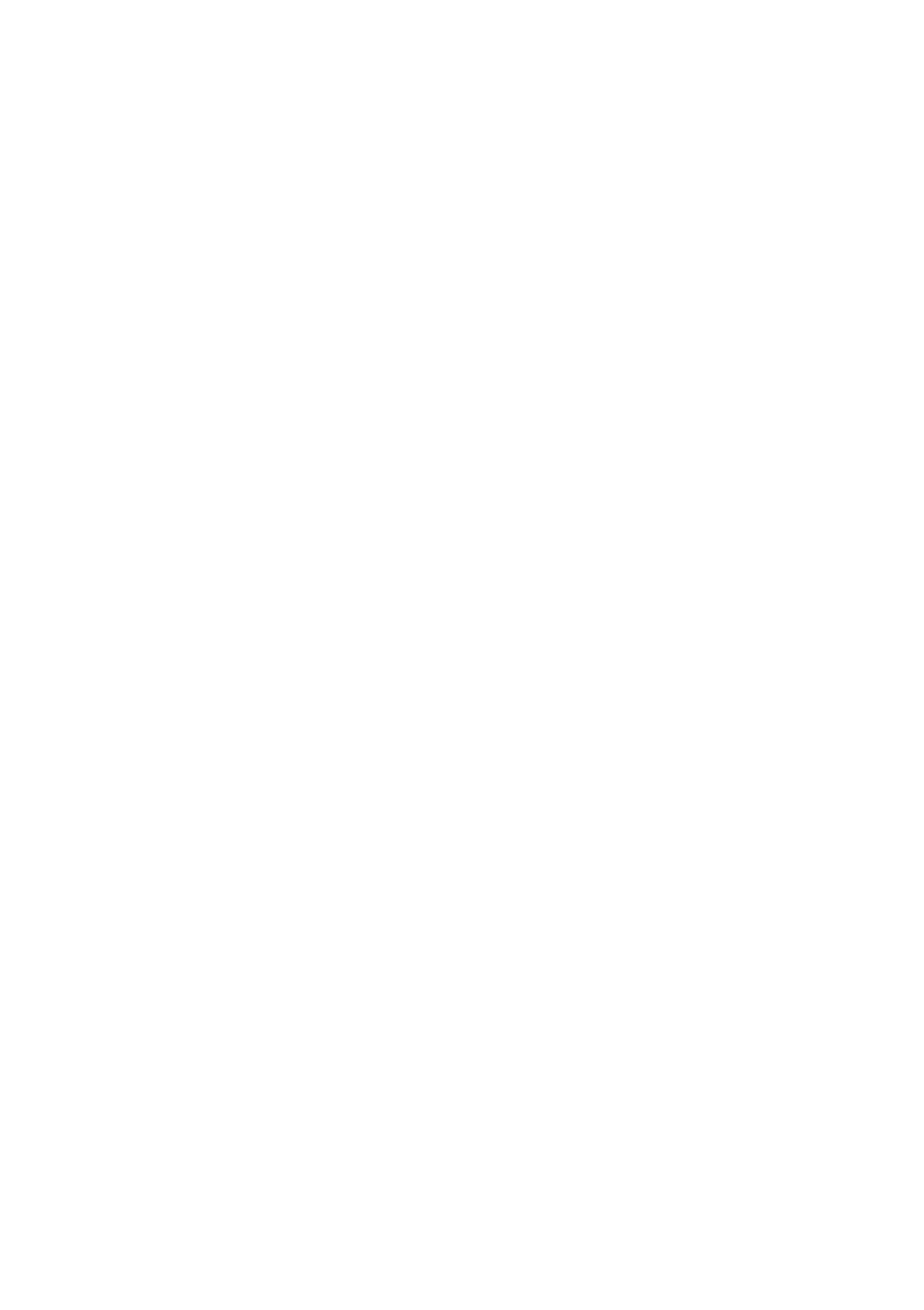#### **CONTENTS**

| <b>INTRODUCTION</b>              | 1  |
|----------------------------------|----|
| <b>APPRECIATING DYNAMICS</b>     |    |
| THE SUSTAINABILITY OF CLTS       | 13 |
| <b>DESIGNS FOR DIVERSITY</b>     | 20 |
| <b>GOVERNANCE AND SCALING UP</b> | 23 |
| <b>REFERENCES</b>                | 27 |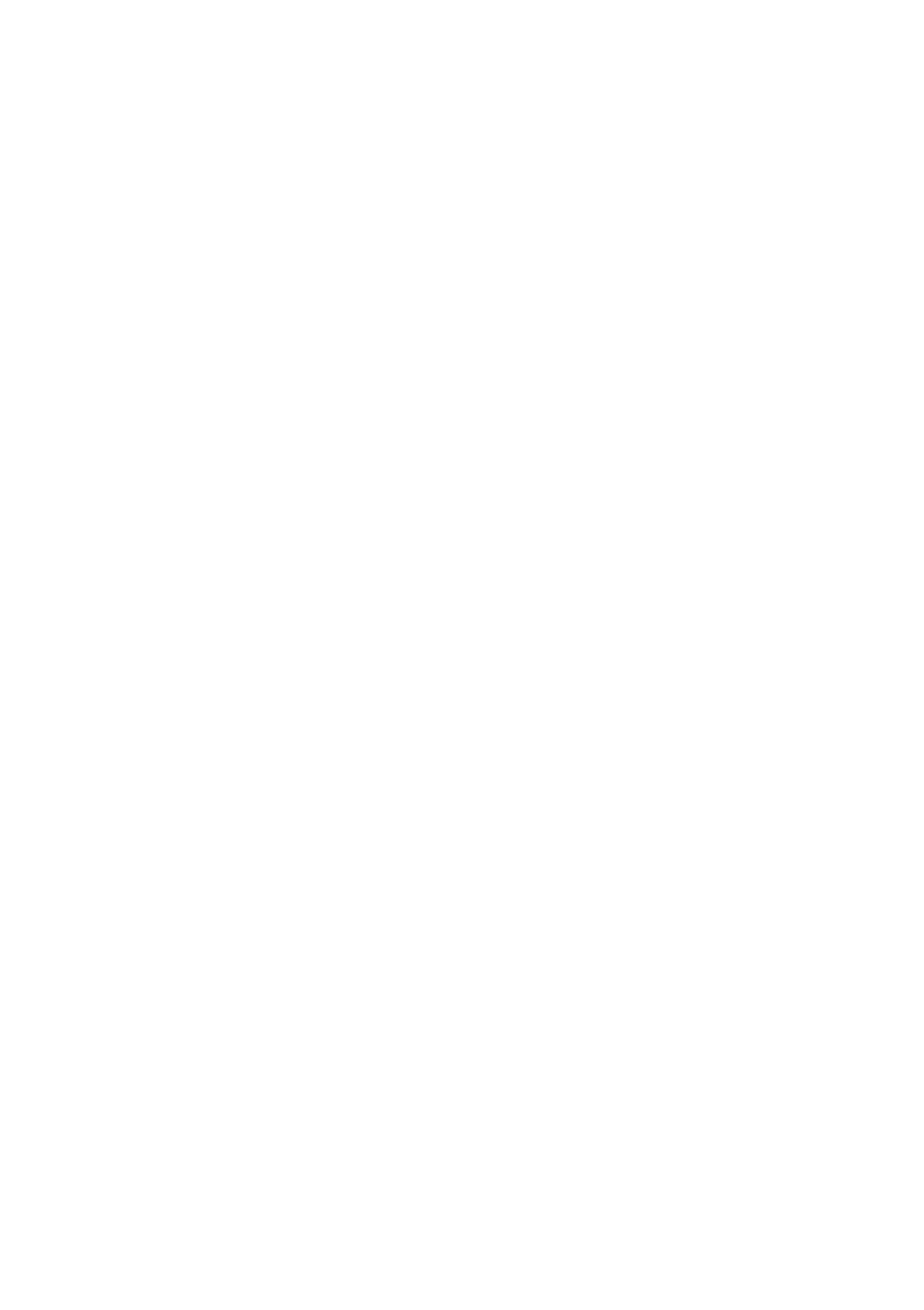#### **INTRODUCTION**

Community-Led Total Sanitation (CLTS) represents a radical alternative to conventional top-down approaches to sanitation and offers hope of achieving the Millennium Development Goals (Kar and Chambers 2008). It is a relatively novel approach, pioneered by Kamal Kar in Bangladesh in 1999, and has since spread to other countries in Asia and Africa (Kar and Bongartz 2006; Kar and Pasteur 2005). In contrast to state-led initiatives to improve sanitation that tend to focus on hardware and subsidies, CLTS emphasises community action and behaviour change as the most important elements to achieving better sanitation. CLTS focuses on enabling the local community to analyse the problems of faecaloral routes of disease spread, and of finding locally appropriate solutions rather than outsiders offering prescribed solutions. The aim is the total elimination of open defecation because it is assumed that if only a few individuals continue to defecate in the open it represents a risk to the whole community (Bongartz and Movik 2009; Geist 2008; Kar and Chambers 2008; Kar and Bongartz 2006; Kar and Pasteur 2005).<sup>1</sup> Through exercises such as transect walks, mapping of defecation, and the various routes of disease spread (e. g. through flies and animals), as well as calculation exercises aimed at drawing villagers' attention to the amount of faeces they are ingesting and by using local terms for 'shit', powerful emotions such as shame and disgust are generated. Such powerful emotions fuel a desire to actively do something to improve the current situation, and a process is ignited where residents draw on local resources and knowledge to construct sanitary facilities that fit their particular needs and desires, within the constraints of household priorities and resources (Kar and Pasteur 2005). The focus is on *process*, on empowering the community to take action themselves, to construct their own toilets from locally available material. What distinguishes Community-Led Total Sanitation from earlier community-based approaches, therefore, is the way that it emphasises facilitation rather than education or training. Instead of telling villagers what is best for them, and lecturing on what hygienic practices to adopt, the CLTS approach instead relies on creating a strong sense of selfawareness that in turn serves to trigger action. Where this process of 'triggering' is successful, action can often be immediate (see e.g. Geist 2008). The potential of CLTS is strongest in rural areas, because, as Black and Fawcett note, (2008: 76) 'when sewage is not the means of excreta removal, sanitation is not possible by executive high command'. This is why it is easier to 'create' demand for something like CLTS in rural areas and, barring a few examples such as Kalyani in West Bengal, CLTS is largely a rural phenomenon. In urban areas, there are additional complications due to the lack of space and tenure insecurity.

 $1$  It must be borne in mind that what constitutes 'open defecation free' villages is difficult to define in practice. This is because village boundaries and communities are porous and difficult to determine and due to open fields, proximity to other villages and communities which may not be ODF.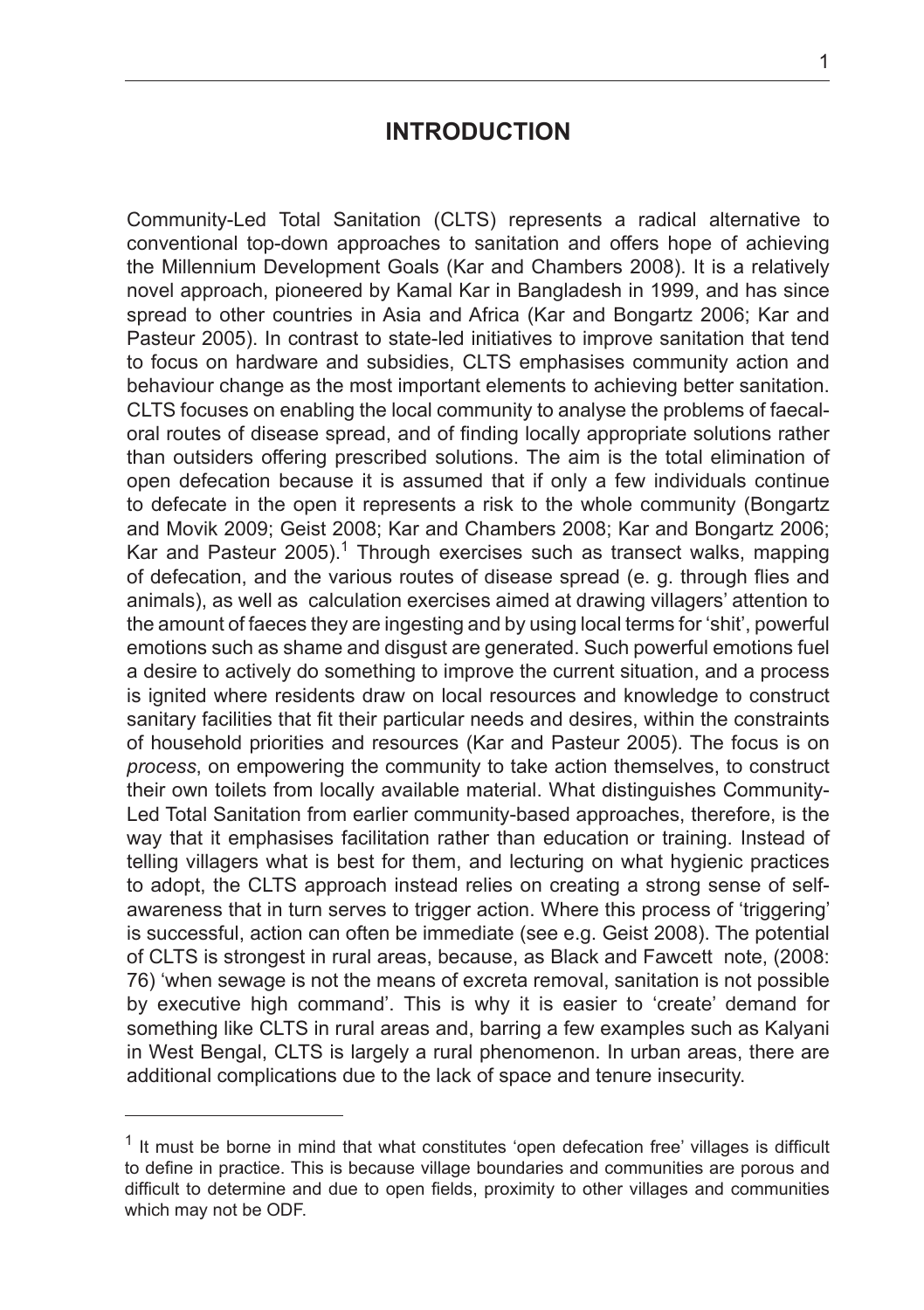CLTS was pioneered by Kamal Kar in North West Bangladesh in late 1999 together with the Village Education Resource Centre, VERC, a partner of WaterAid Bangladesh. It has since spread rapidly to other parts of Asia, Africa, Latin America and the Middle East and is now active in over 20 countries. Examples abound where communities have been motivated to analyse their own sanitary situation and then to take action themselves in order to improve it.

CLTS did not emerge in a vacuum, however. The trend towards greater emphasis on community and rural areas began after the UN-declared International Drinking Water Supply and Sanitation decade (1981-1990) shone a spotlight on the dire conditions of water and sanitation in developing countries, particularly in rural areas. This roughly coincided with the notorious Structural Adjustment Programmes (SAPs) of the 1980s that served to shrink state expenditure and capacity providing basic services, shifting the focus to the 'community' in rural areas as the locus for action. This shift also derived from the increasing popularity of concepts such as self-reliance and community empowerment. Schumacher's (1973) slogan of 'Small is Beautiful' helped promote the idea of self-reliance, and during the 1980s, with an emerging emphasis on community mobilisation in water sector projects (Srinavasan 1990). Groundbreaking work on Participatory Rural Appraisal, a method for appraising community development projects that quickly gained popularity and spread to development organisations, donors, NGOs and development practitioners worldwide, greatly reinforced the community focus (Cornwall and Pratt 2003; Chambers 1997). By the midnineties, some participatory initiatives such as the Participatory Hygiene and Sanitation Transformation (PHAST)<sup>2</sup> had been firmly established in East and Southern Africa (Lidonde 2000, cited in Waterkeyn and Cairncross 2005). But according to Waterkeyn and Cairncross (ibid: 1959), 'PHAST remained largely an interesting concept rather than an applied programme and by 2001 the regional planners [..] were losing interest'. Though drawing heavily on the idea of change through conscientisation developed by Freire (1970), few practical objectives and scant monitoring left little in the way of empirical evidence to document potential behaviour changes that had occurred as a result of PHAST (ibid.).

CLTS thus picks up where other participatory projects such as PHAST have left off. The pioneer of the approach, Kamal Kar, is himself steeped in the participation movement and has worked closely with Robert Chambers for many years. Even though CLTS has the makings of a development success story, many obstacles remain before it can truly be said to offer a viable route to meeting the MDGs. For example: How does CLTS accommodate dynamism and complexity inherent in social-technological-ecological systems? How are women's, children's and men's often diverging needs accounted for? How can CLTS be scaled up to become a major force rather than an approach characterised through piecemeal,

<sup>&</sup>lt;sup>2</sup> PHAST was a joint initiative by the World Health Organisation (WHO) and UNDP/World Bank Water and Sanitation Program (now Water and Sanitation Program – WSP).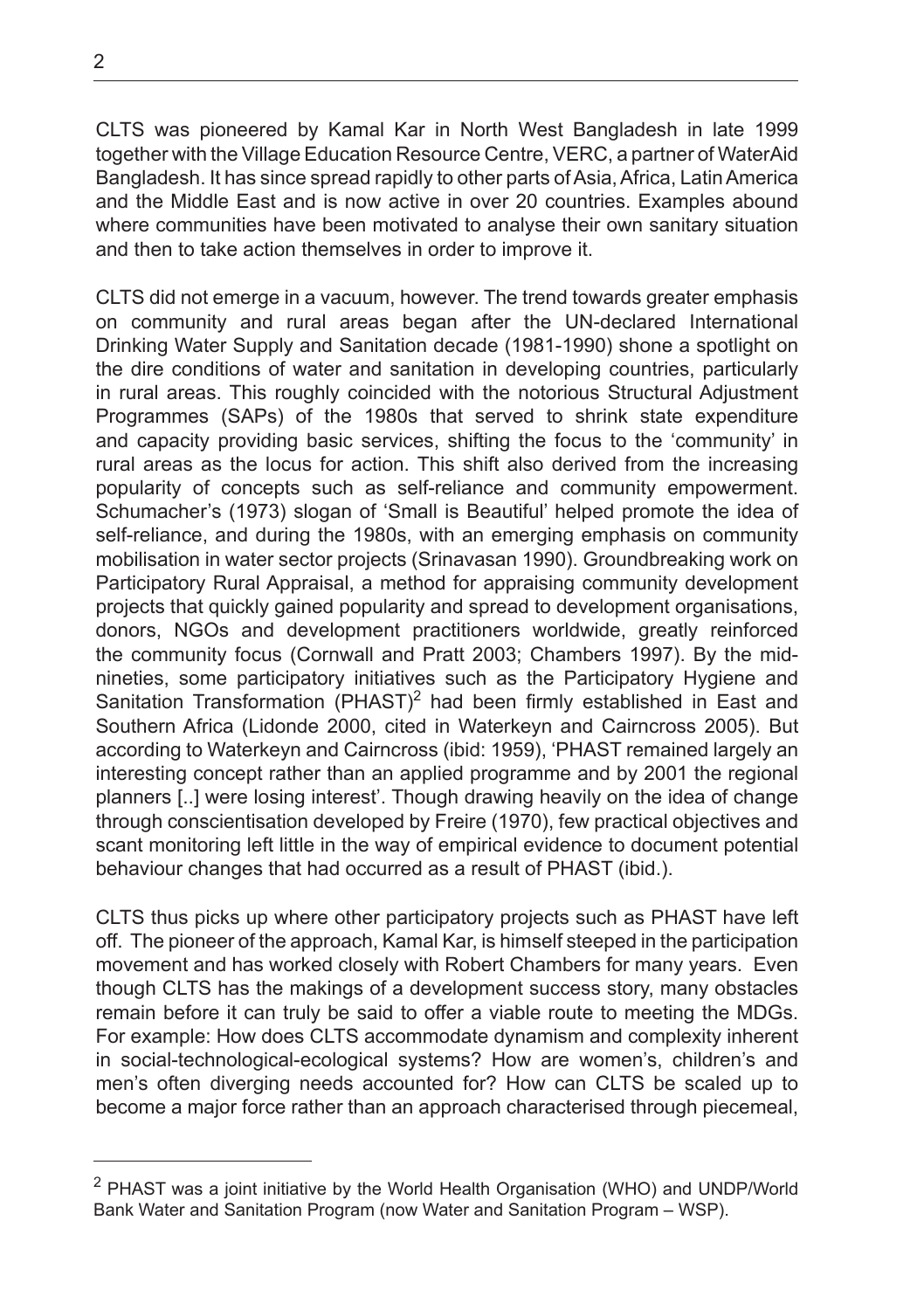scattered projects? Are there lingering assumptions and power relations that hinder or obstruct the spread of CLTS? In short – how sustainable is CLTS, and in what ways is the notion of sustainability understood? This paper offers some perspectives that may help structure thinking around these questions.

The paper is organised as follows: The first section deals in detail with the idea of dynamic systems, teasing out the ways in which socio-technical-ecological systems interact to produce particular outcomes. The subsequent section deals with perceptions of Sustainability, before going on to explore the implications for governance and scaling-up.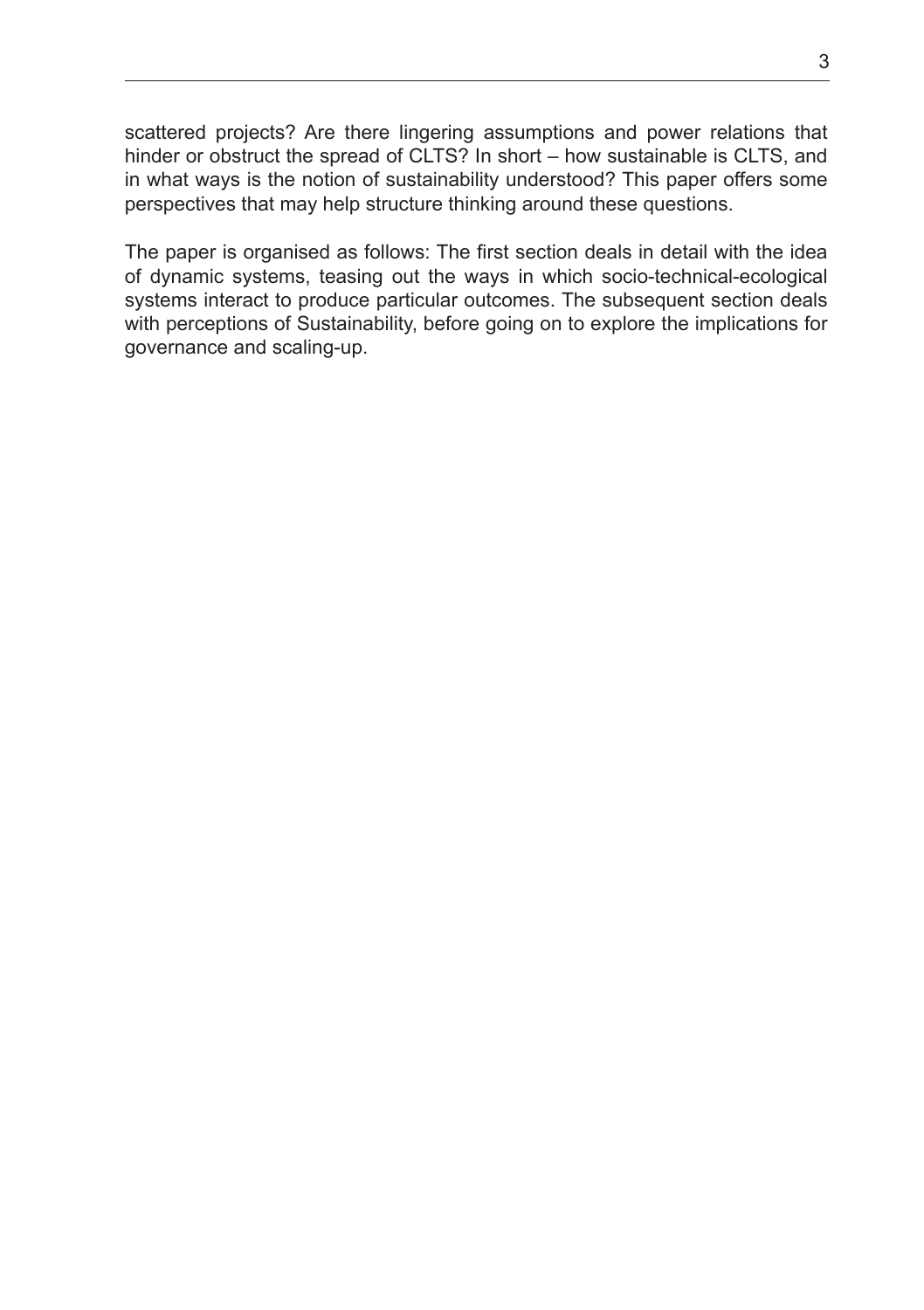#### **APPRECIATING DYNAMICS**

#### DRAWING ON THE STEPS APPROACH

To understand sustainability, one must first appreciate that systems are inherently dynamic. The paper draws on ideas developed by the STEPS Centre (see e.g. Leach et al. 2007b) and attempts to apply them to CLTS. Social, ecological and technological systems are characterised by complexity, uncertainty, nonequilibrium and sometimes chaotic dynamics. Such 'dynamic systems are the norm, rather than the exception' (Scoones et al. 2007: 2-3). Despite this, 'dynamics' has often been ignored in policy-making; there has been a tendency to view systems as moving towards some sort of equilibrium, and the focus has been on controlling variability, rather than adapting and responding to it. Assessing the sustainability of dynamic systems involves dealing with incertitude and risk, and different people will perceive these differently depending on their vantage point.

Key to appreciating the sustainability of dynamically interacting systems is to distinguish between a system's structure and its functionings, and the different ways in which individuals perceive these structures and functionings (Smith and Stirling 2008; Scoones et al. 2007). This view has implications for the idea of sustainability. Scoones et al. distinguish between sustainability (with a lower case s), which generally refers to a system's ability to maintain itself, i.e. to sustain its structure and functionings, and Sustainability (with a capital S), which is a normative concept. Sustainability refers to the particular goals that are identified by different actors, and these goals are inherently value-laden and political. Acknowledging that the idea of Sustainability is a normative one, the question then becomes how to define overarching goals of poverty reduction and social justice, and to appreciate the 'multiple, diverse views of what system dynamics are in play, which matter, and why' (Leach et al. 2007b: 7). Different groups may emphasise different aspects of a system, and this diversity and the implicit tradeoffs need to be explicitly acknowledged and the potential challenges they pose for scaling up teased out.

#### THE SOCIAL-ECOLOGICAL-TECHNOLOGICAL INTERACTIONS OF CLTS

Dynamic systems are understood as being characterised by complexity, nonlinearity, and high levels of incertitude in terms of system properties. 'Dynamics refers to the patterns of complexity and interaction observed in the behaviour over time of social, technological and environmental systems' (Scoones et al. 2007: 1) which give rise to particular *pathways*. Fig. 1 attempts to capture some of the system characteristics within a CLTS framework.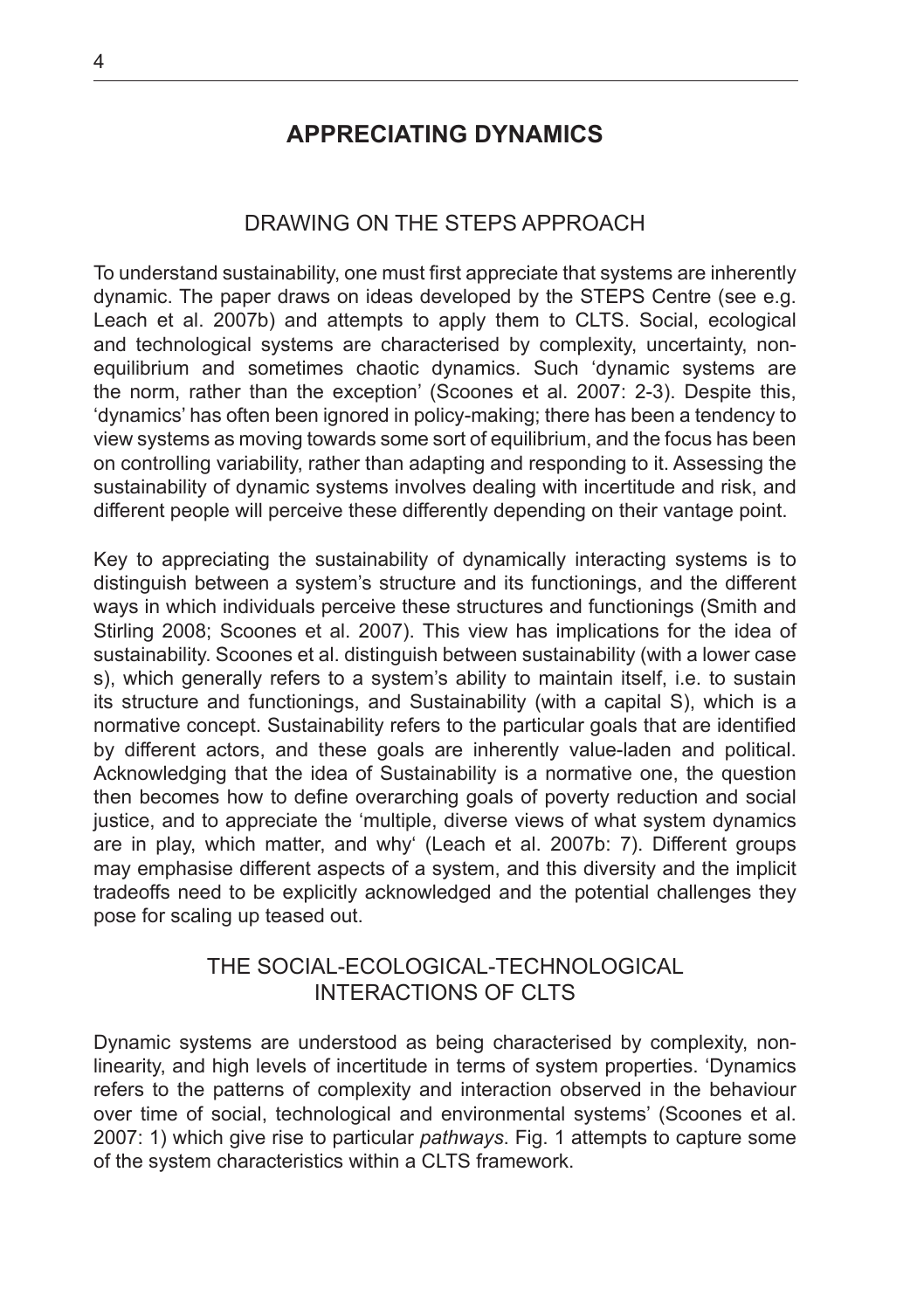

Figure 1 Political & institutional environment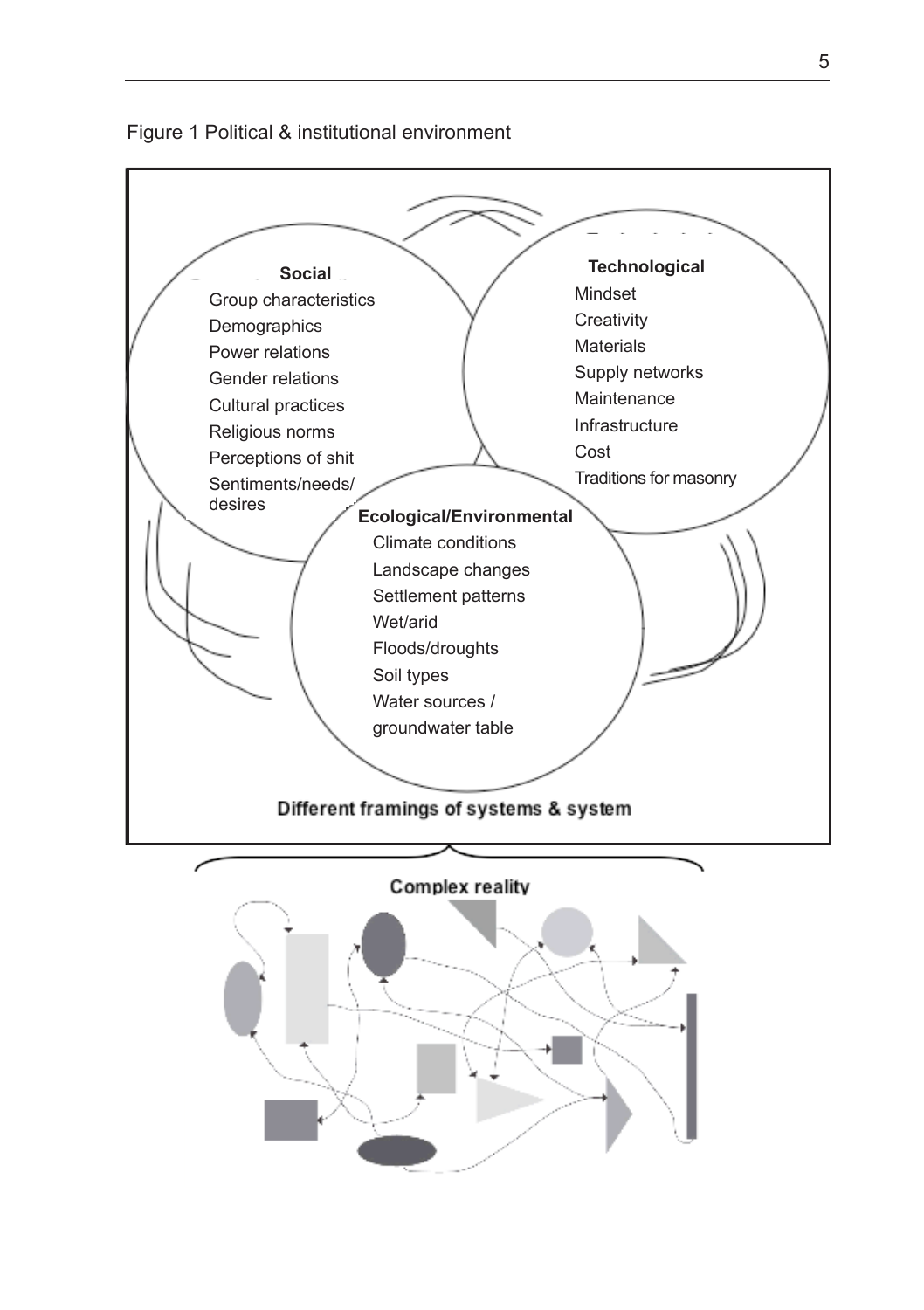#### Social Factors Influencing CLTS

This section deals with social factors that influence the potential implementation of CLTS 'on the ground'. For example, in a study on how norms influence behaviour (with respect to CLTS) in rural India, Dyalchand et al. (forthcoming 2010), observe that in cultures where the collective supersedes the individual, norms have a powerful impact on individuals' behaviour. Much of the literature on CLTS (see e.g. Kar and Chambers 2008) point to the particular characteristics of communities that make them more amenable to taking positive action. Such characteristics include small group size (smaller rather than larger villages), homogenous make-up of the group (no strong divisions along ethnic or faithbased lines), shared cultural norms and values, and strong traditions of collective action. In areas inhabited by nomadic peoples, it may be very difficult to instigate lasting behaviour changes, as WaterAid's experiences with the Fulani in Nigeria attests to (Palakudiyil, presentation at IDS conference 16-18 December 2008). In general, promoting CLTS is more difficult in situations of inequality and social diversity, as attested by a case study done by PLAN Bangladesh (Mahbub forthcoming 2010). The study highlights how including adivasis (indigenous peoples) in the CLTS process was difficult due to 'various socio-cultural reasons' (ibid: 21), and that 'mainstreaming of the marginalised in collective action like CLTS is extremely difficult' (ibid: 21).

Being sensitive to cultural and religious norms and practices is essential in terms of adopting a CLTS approach. Because the approach relies so heavily on triggering spontaneous behaviour change, there is a need to be aware of how current behaviour and norms are couched in particular cultural and religious concepts and practices. For example, a detailed study in Tamil Nadu, South India, of knowledges and practices with respect to sanitation noted that many of the villagers practised open defecation because it was an age-old custom that did not carry any stigma; some even regarded it as a social outing (Banda et al. 2007). Sammy Musyoki (2007) observes that the myths of the Maasai of Kenya hold that men do not defecate at all, which renders any attempts at discussing open defecation moot. In Nigeria, it is often considered unacceptable among some groups to 'shit under a roof', hence people go into the open instead. $3$  Thus, religious beliefs and practices have an impact in terms of triggering and sustaining behaviour change in subtle ways. Therefore, there is a need to thoroughly understand and build on local cultural assumptions if behaviour change is to be sustained.

In her seminal work *Purity and Danger*, (Douglas 2002) the anthropologist Mary Douglas is at pains to show how the perceptions of pollution are attempts at organising and structuring social spaces in particular ways. Many Hindus, both

<sup>&</sup>lt;sup>3</sup> Presentation by Ada Oko-Williams at the conference on CLTS 16-18 December 2009 at IDS, Brighton, UK.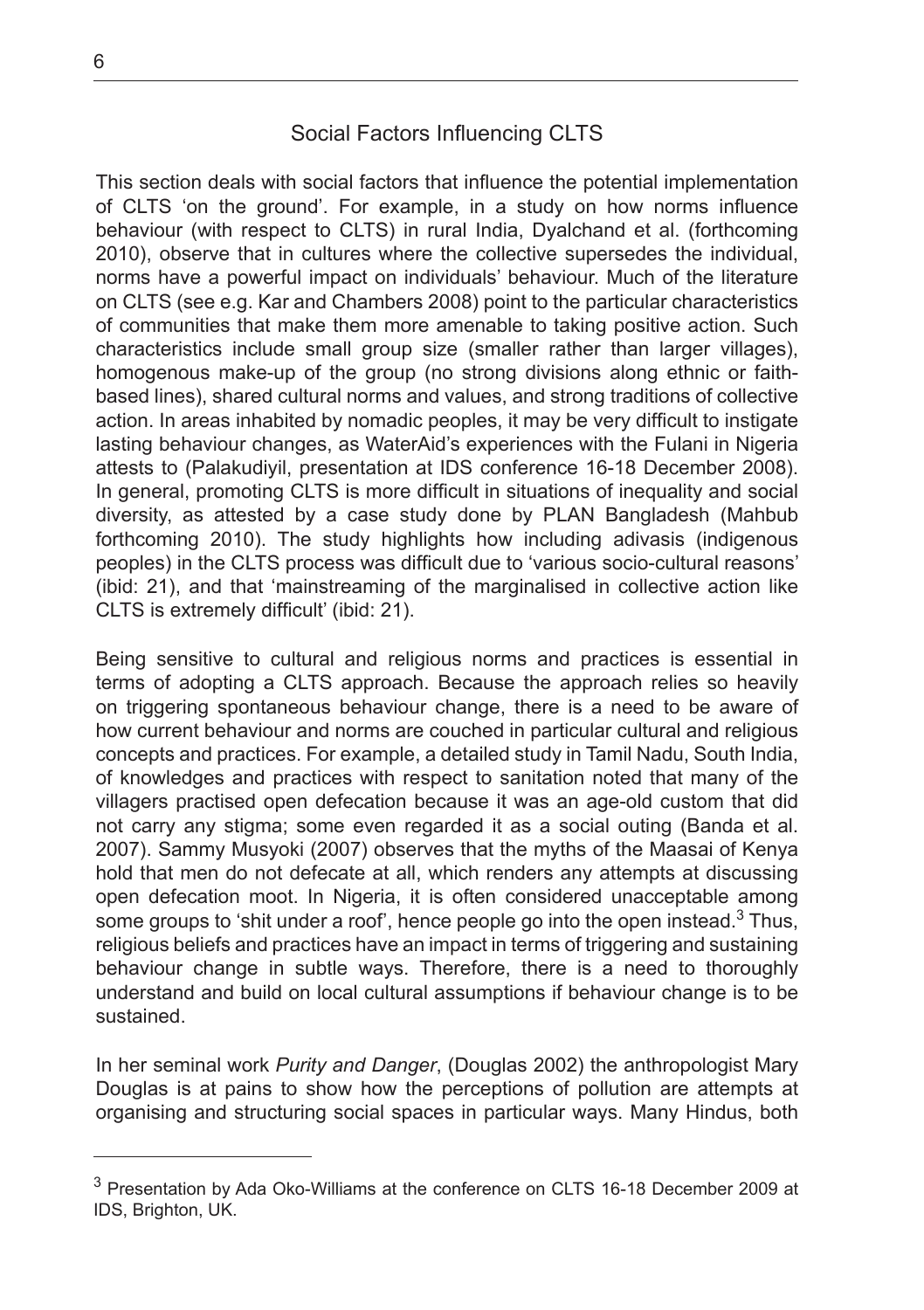in India and Bangladesh, subscribe to notions of purity and pollution which go against the idea of having sanitary facilities close to their dwellings, and are therefore often staunchly averse to having latrines close by or within their houses. This was evident from a case study evaluating PLAN Bangladesh activities in two villages in Bangladesh, where the hamlets with the lowest coverage of toilets were dominated by Hindus (Mahbub and Akhter 2005). By contrast, in rural Indonesia, the spread of CLTS has been facilitated by the daily ritual of washing and cleaning and the strong notion of *suchi* ('being clean'). Other important factors have been the involvement of the Health Ministry and the engagement of midwives in facilitating roles (Joshi forthcoming 2010; Mukherjee and Shatifan forthcoming 2010). Many villagers living near rivers and streams used to defecate and clean themselves there; but when realising that this practice meant that they also bathed in their own shit, this immediately led to the uptake of CLTS practices (Kar and Bongartz 2006). Such perceptions work in overt and covert ways to shape how particular pathways to improved sanitation practices and technologies emerge, and need to be explicitly acknowledged in CLTS projects.

Intertwined with the issues of cultural and religious practices shaping people's behaviour, perceptions and the potential for change, is the notion of power. How do existing relations of power within the community affect responses to facilitation and the potential for collective action in terms of striving towards improved sanitation practices? Patronage politics, elites, landlord and landless labour relations are deep-rooted structures that are often difficult to alter. One of us observed in a village in north-western Bangladesh that a few households from a powerful Muslim elite refused to grant the largely Hindu and poor population of the village any land to build toilets. They considered the poorer Hindus to be dirty and unworthy of help. Conversely, there are many examples of rich households from all communities providing poorer households with land, bamboo, etc. to construct toilets. It is thus important to chart out to what extent existing power relations constrain or enhance CLTS interventions and in what ways does CLTS contribute to re-fashioning such relations and open up new spaces for intracommunity negotiation?

Gender relations also need close investigation. There is a tendency amongst CLTS advocates to assume that due to the high participation of women in triggering exercises, women end up getting empowered through CLTS. But the high involvement of women may not necessarily lead to their empowerment. Research results are often mixed and contradictory. Evidence from regions where PLAN Bangladesh has worked indicates that women do not necessarily play a leading role in toilet construction, rather, village Development Committee members do and they are dominated by men from elite groups (Shatifan and Haq 2008). Similarly, it is rarely acknowledged that women's workload may increase through toilet construction because water is now required for flushing. There is thus a need to avoid looking at the 'community' in a unified and homogenous way and to appreciate how power constellations, gender relations and 'community identities' vary greatly from context to context.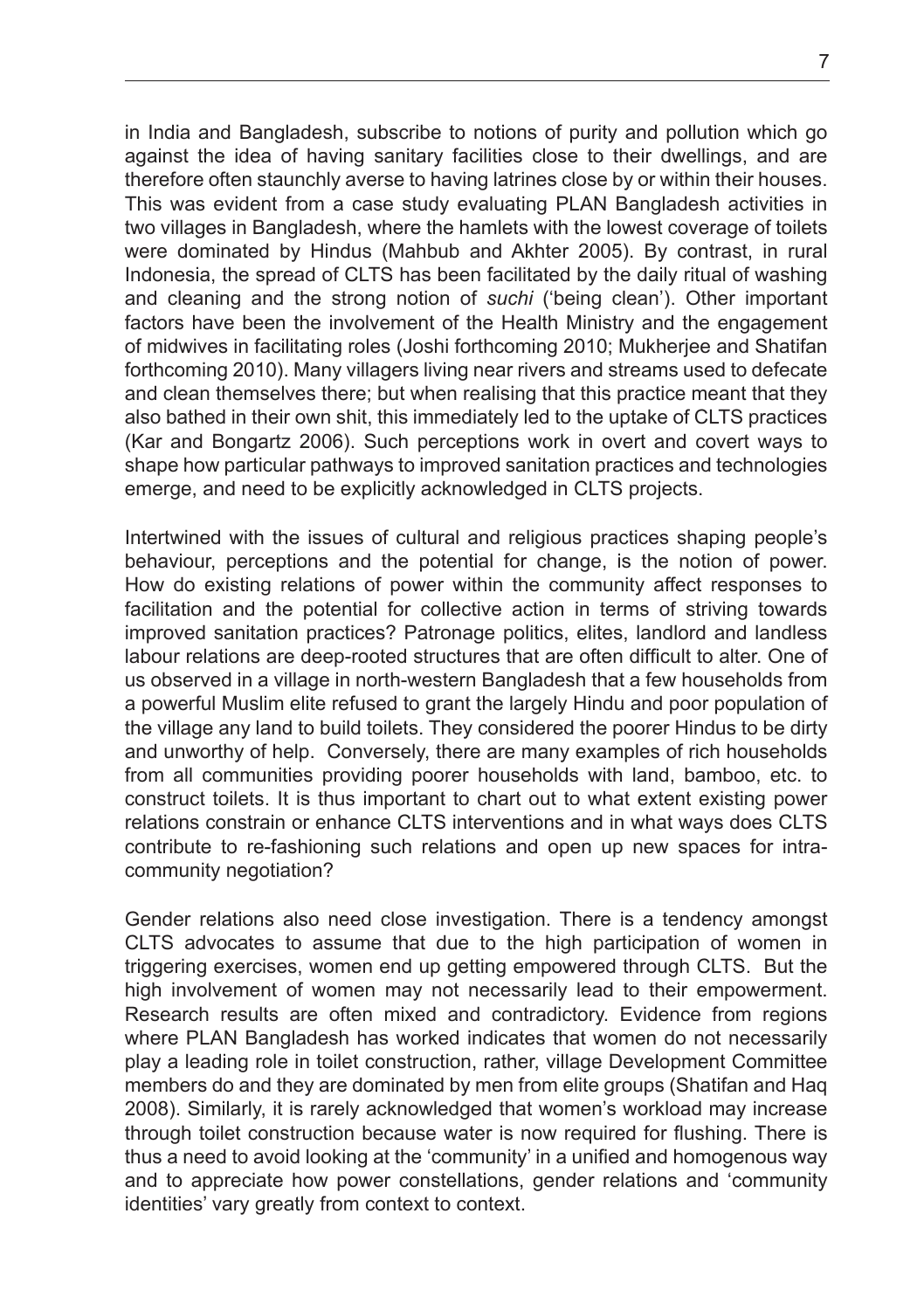#### Ecological/environmental Issues In CLTS

In order to understand how people behave the way they do and what factors sustain practices or help transform them, it is not enough to look for causal explanations in terms of culture or religion. Changes in landscape and environment shape people's behaviour in profound ways, and affect the potential emergence of particular socio-technical regimes. For example, settlement patterns may to a large extent determine whether or not open defecation is practised. Thinly populated areas offer plenty of space to defecate in the open, whereas more densely settled areas offer less such opportunities and can thus provide a more favourable environment for transforming practices. In dry, arid and sparsely populated areas, the dangers from open defecation will not be as intense as in densely populated rural Bangladesh where villages are also surrounded by water bodies. In terms of creating a favourable environment for triggering action and inciting behaviour change, visibly filthy surroundings will help to reinforce the sense of disgust and shame that are instilled in community members during the triggering exercise. Other factors include sparse vegetation cover (and hence few places to hide when defecating), easily dug soil that is not prone to collapsing, low groundwater tables, etc. However, ecological issues that are often overlooked include drainage patterns in the area and the opportunities for solid waste disposal. For example, one of us has observed in Haryana, India, that so called pucca (permanent) toilets are far more environmentally damaging than kacha (temporary) toilets. This is because the waste is not safely contained and instead allowed to flow into the village drains. But such toilets are prestigious and more coveted than temporary and makeshift structures.

Climatic conditions also heavily influence the facilitation of socio-technical change. For example, in China's Shaanxi province, sub-zero temperatures and cold winds make people reluctant to go far from their houses to defecate, increasing the risk of contagion. Frozen soils make it extremely difficult to dig pit latrines, and require plastic pipes to prevent cracking (Kar and Bongartz 2006). Linked to climatic conditions are the presence and transmission routes of pathogens and disease vectors, important aspects of the dynamics of ecological systems. Apart from diarrhoea outbreaks, caused by E. coli bacteria getting into the intestinal tracts, other diseases such as cholera (*Vibrio cholera*), typhoid (*Salmonella typhi*) and trachoma (*Chlamydia trachomatis*) are intimately bound up with the particular environments and sanitary practices of community members. Rather than focussing in isolation on the bacteria or pathogen that causes the disease, as has been the tendency over the last decades, the idea of looking more holistically at the ecology of disease has finally come into its own. As one observer puts it 'cramped ideas about health must become spacious enough to encompass entire ecosystems'.<sup>4</sup>

<sup>&</sup>lt;sup>4</sup> See http://www.ecohealth.net/one/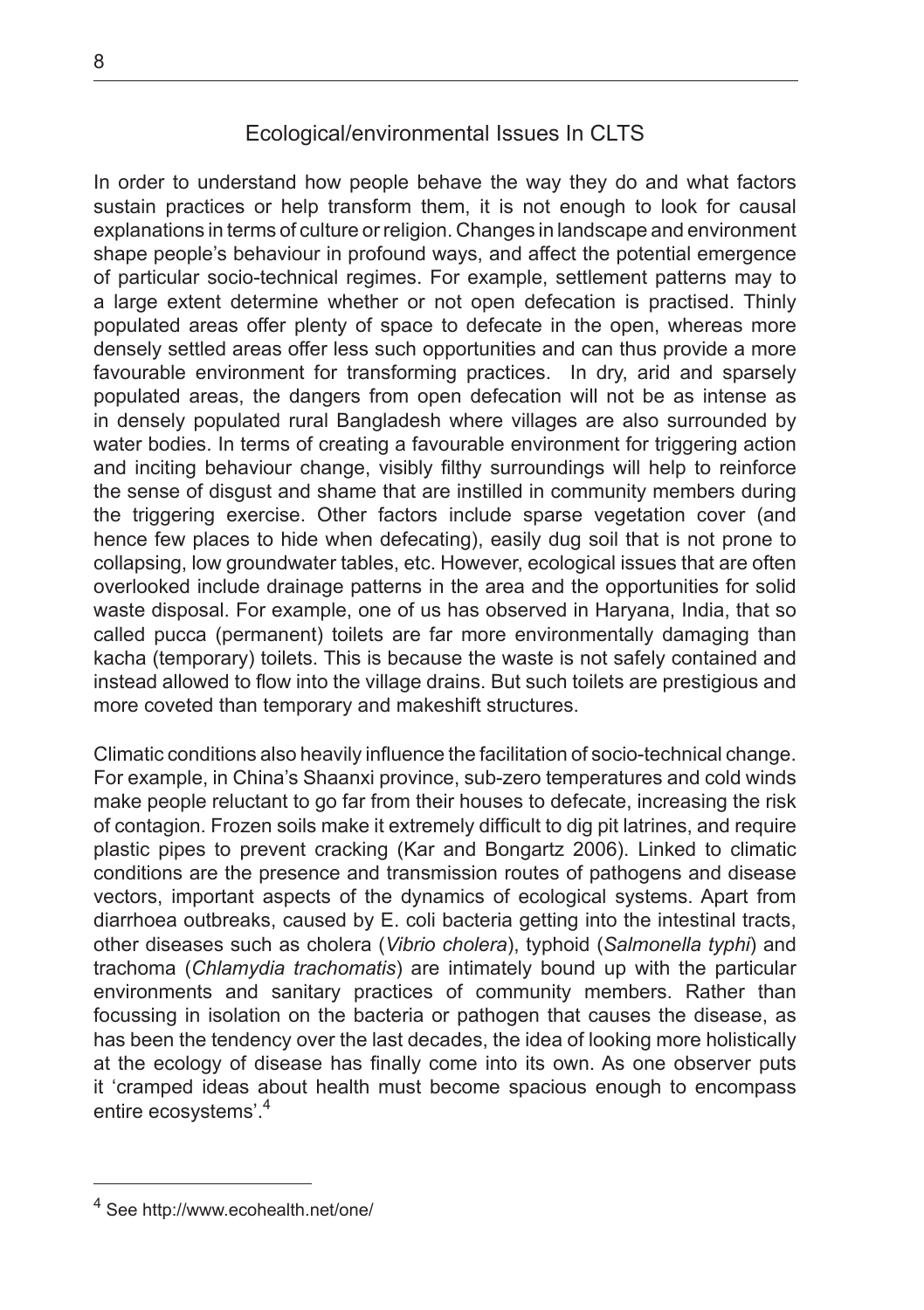#### Socio-ecological Interactions

In the CLTS literature, anecdotal observations abound in terms of how people perceive ecological dynamics, e.g. in terms of how flowing water carries away waste, removing any threats of disease, or how scavenging animals act as cleaners. The CLTS Handbook (Kar with Chambers 2008) notes that before the actual triggering event, many individuals when asked about where the shit goes explained that it is 'absorbed by the soil' or 'swept away by water'. Adopting a systems perspective to CLTS involves looking at how CLTS contributes to facilitating a change in actors' perceptions of socio-ecological system dynamics. What happens in a triggering situation is that people are made aware of the existing interlinkages between their own shit and the presence of disease. Prior to this, shit was often seen by communities as something external to their environment, something that did not concern them and did not relate to their daily rituals. For example, in a Harijan community in Vellore district of Tamil Nadu state, India, bouts of diarrhoea were attributed to heat, spicy foods, or the accidental ingestion of hair, mud or mosquitoes. It was not associated with dirty water or contact with faeces (Banda et al. 2007). Through the CLTS process, the linkages between open defecation and ill-health are made very explicit in order to raise awareness.

#### Technological Issues In CLTS

In contrast to supply-oriented approaches, the CLTS framework does not offer pre-designed sanitary solutions; facilitators do not foist particular technological options on rural dwellers but aim towards generating a drive to build their own facilities, using local technologies and drawing upon local knowledges. Thus, the particular technological options that emerge will depend on the availability and nature of building materials in the immediate vicinity, their cost, the knowledge and skills of the community, the existence of masonry traditions, and the division of labour within that particular community (see e.g. Kar and Bongartz 2006).

The nature of technology implementation is often phased and progressive, an idea visualised as climbing the 'sanitation ladder' (UN Millennium Project 2005). The question is what constraints and possibilities exist in particular settings to facilitate the phased progression up the sanitation ladder (Kar and Chambers 2008). Whilst a phased approach may be the most appropriate in terms of local desires, knowledges, and resource constraints, the intermediate phases may represent environmental hazards for neighbouring or downstream communities, e.g. through depositing pit latrine contents into rivers and streams. Emerging evidence from Nepal suggests that the same level of resources is expended on the first latrine installation as on the second, and that unhygienic and unhealthy conditions are often allowed to prevail (Tom Palakudiyil, CLTS conference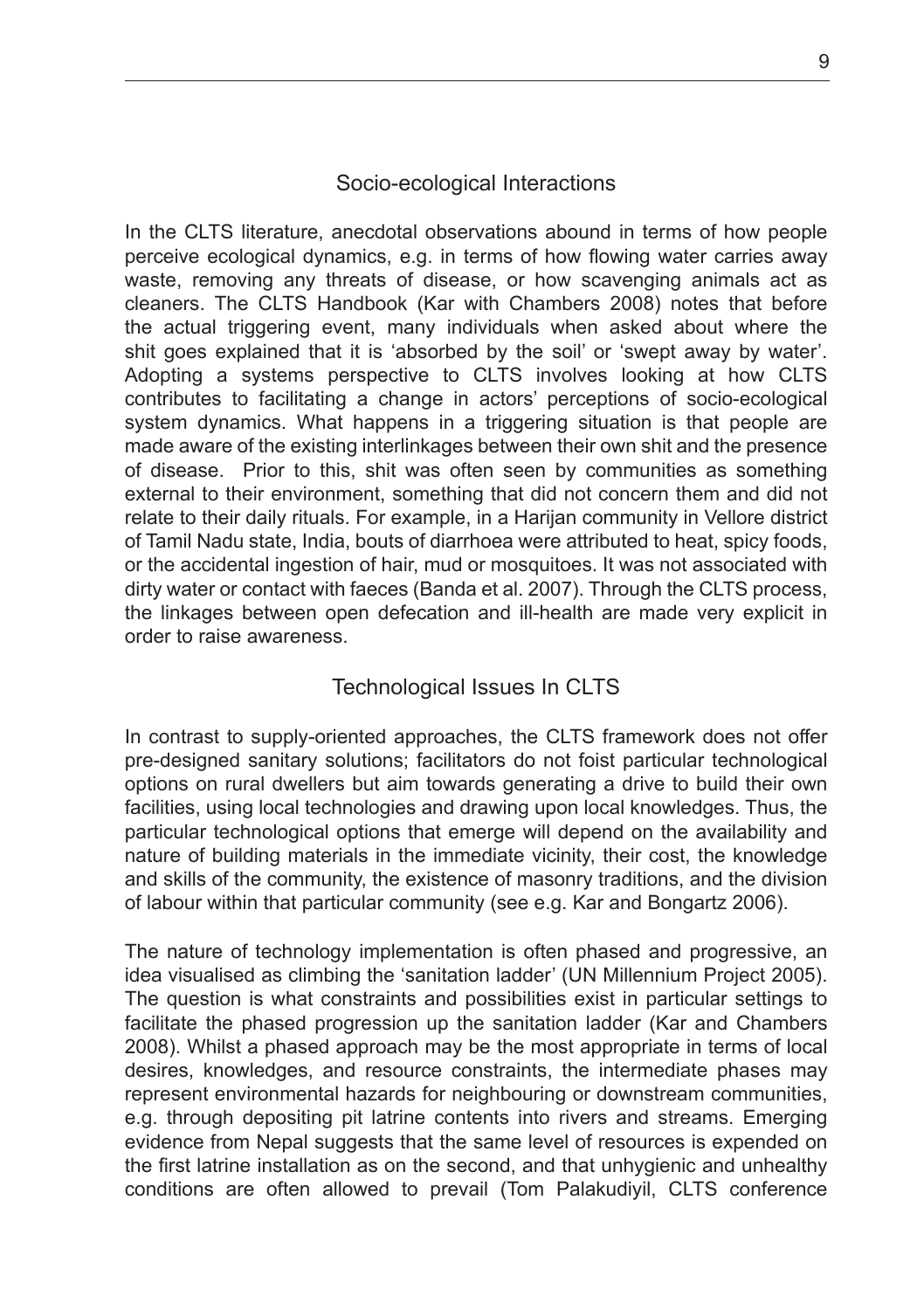16-18 December 2008, see also Bongartz and Movik 2009). In parts of rural Bangladesh, IDS research found that simple pit latrines often collapse due to floods and because of financial constraints, they are never rebuilt. There is thus a trade-off between the ladder approach and sustainability issues. It is necessary to assess the long-term impacts of technologies and technology enhancement on groundwater, disease vector transmission routes, and waste disposal, and gain more knowledge on the possible threats of contamination. With respect to disease ecology, accumulating faeces in one place may alter transmission routes of disease pathogens and hosts, such as helminths and hookworms.

#### Socio-technological Interactions

The section on social dynamics outlined how community dynamics, cultural perceptions, gender and power shape the potential of the CLTS approach in a specific setting. A closely related question pertains to the social influence on sanitation technology choices - how do cultural practices, beliefs and social mores determine technological designs? And what particular beliefs and ideas fuel people's resistance to toilets? How do emic perspectives, men's, women's and children's different roles, statuses, and perceptions help fashion opportunities and constraints for the emergence of particular technological options? Religious notions of purity and conceptions of modesty and privacy often point to particular pathways of designs, in terms of separating men's and women's sanitary facilities. In parts of Africa, e.g. amongst the Luo, fathers and daughtersin-law are required to keep a respectful distance, and for a daughter-in-law to use the same sanitary facilities to relieve herself as her father-in-law would inspire humiliation and disgrace. Among some peoples of Tanzania and Uganda, similar customs exist, where a son-in-law may not enter the same area for defecating as his mother-in-law, and in parts of Uganda, it is believed that if children's waste is disposed in a pit latrine they won't grow up to be healthy (Musyoki 2007; Black and Fawcett 2008; Mehta forthcoming 2010). Thus, in such cases, two toilets per household may be required, or finding other innovative technological solutions that are compatible with the particular beliefs of an area. Women may be more concerned about well-being and social status (Shatifan and Haq 2008), as will often their families, drawing on notions of protecting female family members' honour (Mahbub forthcoming 2010). There are also other issues, such as children being afraid of falling into pits due to collapsible soil, or pit holes being out of proportion with child body size, fear of darkness, snakes and insects. In certain parts of Uganda, people believe that making children use pit latrines, or disposing of their waste in pit latrines, will have a detrimental impact on their health (Musyoki 2007). Cultural and religious perceptions, then, do condition choice of technologies in various ways.

A key question that emerges in this respect is the potential to marry *eco-sanitation* technologies and CLTS approaches. Experience from Vietnam demonstrates how the perception of shit as not representing any great risk facilitated the construction of toilet designs that utilised two chambers, where the first chamber was sealed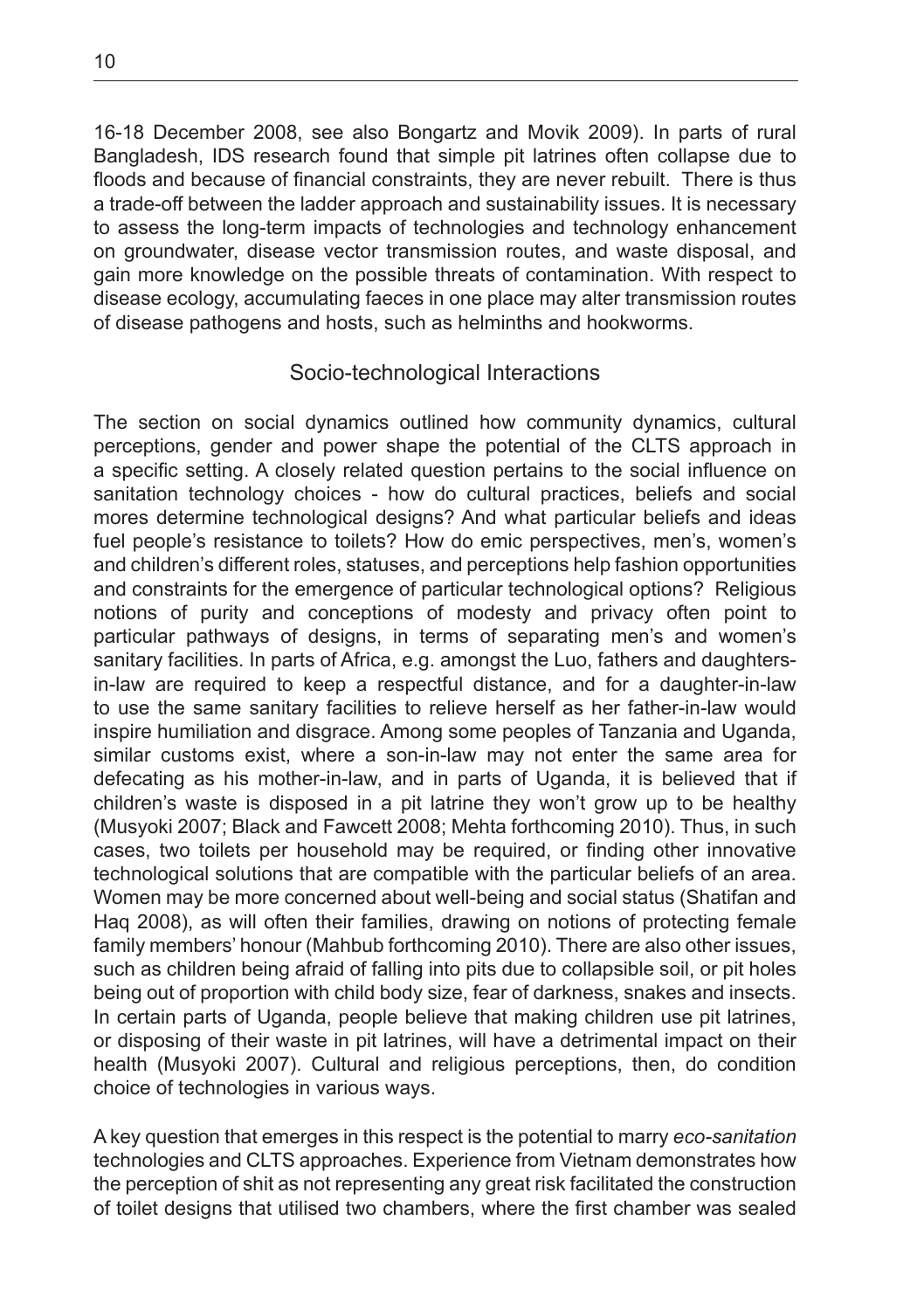off so as to allow the progress of time to eliminate the hazardous elements of the human waste (Black and Fawcett 2008). Kar and Bongartz (2006) also report that in many areas of China, faeces are routinely used as manure. In more faecophobe societies, such practices would be more difficult to establish. There are plenty of cases where latrines have fallen into disuse or are used for other purposes than those intended (Sanan forthcoming 2010), which is due not just to inappropriate design or not being able to carry out necessary repairs, but is also a matter of the cultural or religious stigma attached to the handling of faeces. In areas where the cultural resistance to shit is less staunch, the potential for another paradigm shift in terms of viewing shit not as waste or pollution or 'matter out of place', but as a resource is opened up. Regarding faeces and urine not as wastes, but as sources of nutrients (faeces) and phosphate (urine) that are useful as inputs into agricultural systems is the favoured view of the 'closed-systems' thinking that dominates the eco-sanitation and natural-based waste management approaches (Langergraber and Muellegge 2005). The challenge is to transform the waste into a pathogen-free resource, to sufficiently sanitise faeces so as to render them unharmful to people and the environment. Such a shift, however, is not merely a technological one, but is highly cultural as well in terms of instigating a shift in perceptions (see e.g. Bahadar et al. 2006 for a review of an eco-sanitation case study in Pakistan). Might the CLTS emphasis on shame and disgust act as a barrier to the spread of eco-sanitation technologies?

Power relations also work to facilitate the emergence of particular technologies rather than others. Though CLTS emphasises the creativity of local entrepreneurs, a question that needs to be asked is: Whose needs do such entrepreneurs cater for? To what extent are women's (e.g. privacy, facilities to cater for menstruating periods, low water requirements for flushing) and children's (e.g. short distance, no heavy locks/doors, design proportional to children's bodies) particular needs accommodated? This touches on the idea that emic perspectives need to be accounted for in CLTS. How can the presence of local entrepreneurs producing different designs be strengthened to avoid their designs being narrowly influenced by particular – often men's – perceptions, and take into account the needs and desires of all members of the community?

Moreover, through relying on local entrepreneurs' skills and ability to use their knowledge and local resources in constructing low-cost latrines, the availability of materials and technological options through local markets does play an important role. Ahmed (forthcoming 2010) observes how, in Bangladesh, the mass production of plastic components dramatically brought down costs. The ideas of social marketing of sanitation<sup>5</sup> are important to help stimulate demand for sanitation technologies and help sustain behaviour change. Social sanitation marketing involves constructing latrine designs that are responsive to what people

<sup>&</sup>lt;sup>5</sup> See e.g. Water and Sanitation Program's Total Sanitation and Sanitation Marketing Programme http://www.wsp.org/index.cfm?page=page\_disp&pid=10402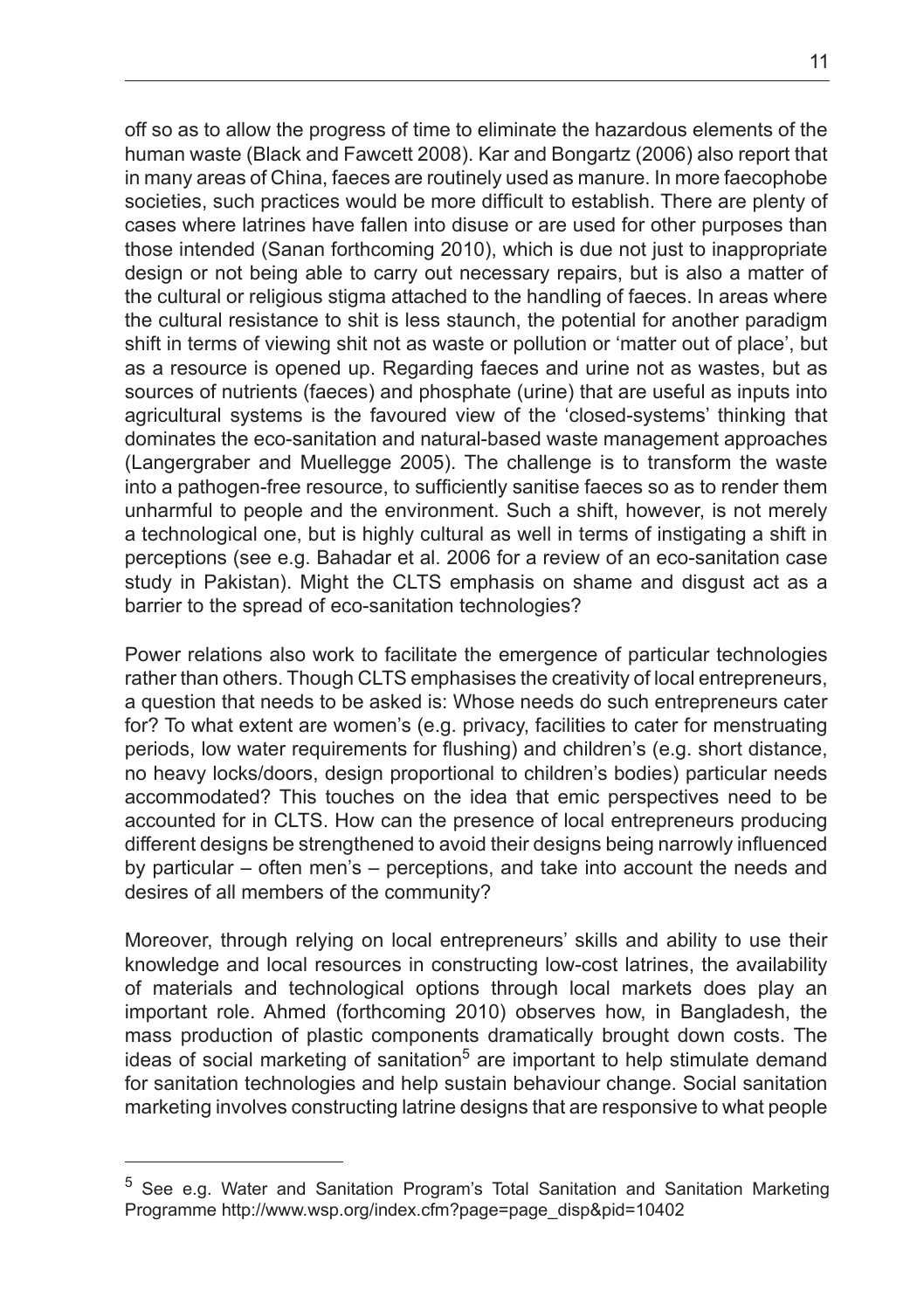want rather than engineer-defined designs, with the emphasis on keeping costs down and maintaining a diverse range of products in different price categories, and making sure that the supply change reaches each home (e.g. through training local masons). The main idea is to understand and stimulate the demand and supply of such products through effective promotion and mobilisation of the productive potential of the private sector. In this regard, it is also worth examining the degree to which people's knowledges and attention to ecological impacts of particular technologies influence the product range, and to what extent market actors consider ecological aspects of the technologies they peddle. It is important to emphasise that such initiatives need to be *phased* or sequenced – effective demand needs to be created through CLTS efforts before social marketing of sanitation is emphasised, otherwise the whole gist of CLTS could be undermined. This is because sanitation marketing reaches out to individuals as consumers as opposed to being concerned with questions concerning equity, local empowerment and social transformation  $6$ 

 $^6$  CLTS seeks not only to raise awareness, but also to empower people to take action. This process of empowerment may provide a stepping stone for other interventions, such as aiding food self-sufficiency or establishing microcredit schemes, etc.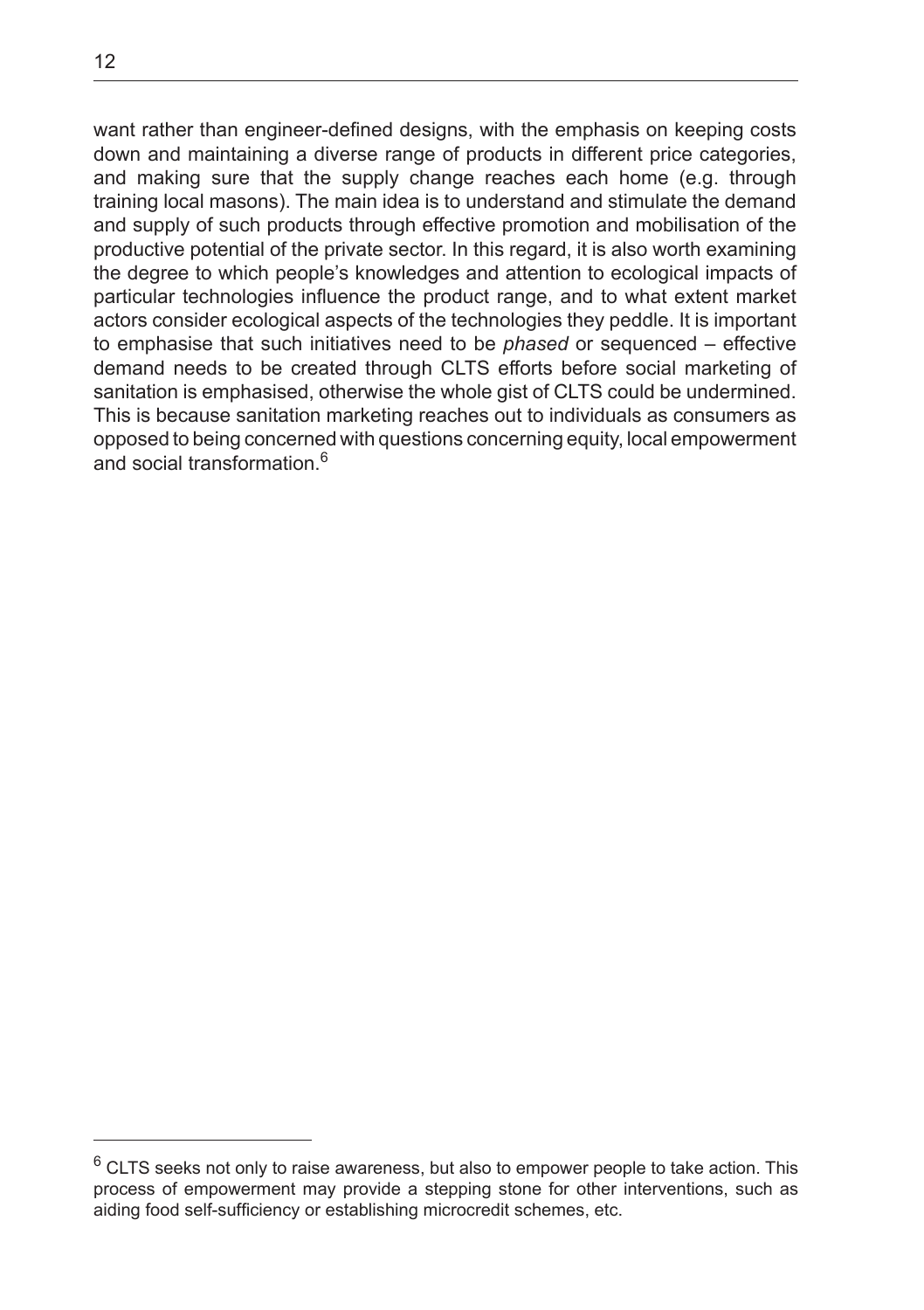#### **THE SUSTAINABILITY OF CLTS**

#### SUSTAINABILITY AND RESILIENCE

The preceding sections sought to highlight the dynamics, interactions and diversity of social-ecological-technological systems. Addressing the question of how sustainable such systems are brings up the notion of the *resilience* of systems (Leach 2008; Vogel et al. 2007; Scoones et al. 2007; Burns 2007; Folke 2006; Gallopín 2006; Walker and Salt 2006; Adger et al. 2005; Klein et al. 2003). But what is resilience? Modern day vulnerability, adaptation and resilience science is rooted in several decades of multidisciplinary research under a variety of paradigms, theories and methodologies. Scholars have taken a range of different approaches to understand resilience, including social justice, political ecology and sustainability perspectives. This has enriched understanding, but also made concepts difficult to use in practice (Vogel et al. 2007). Essentially, there is consensus around the idea that, within socio-ecological-systems, the notion of 'resilience' refers to the way a system responds to disruption in the form of short-term transient shocks or more long-term enduring stresses. Resilience thinking highlights the complexity of socio-ecological-technological systems and a system's capacity to absorb disruption and respond to change whilst retaining its essential structures and functions. Disruption or disturbance may originate externally or internally. How a system copes with external shocks, such as floods/ droughts or sudden political upheavals, is indicative of its *resilience,* whereas a system's *robustness* is determined by the responses to external, more longterm stresses, such as e.g. climate change or urbanisation. Shocks of an internal nature, such as a sudden shift in the way particular actors perceive a system's structure/functioning, shape stability, while pressures of a more permanent kind, like persistent social resistance or unrest, determine its durability. For example, if villagers in Ethiopia engage in rebuilding their sanitary facilities in the face of frequent floods that cause their latrines to collapse, it indicates resilience, and if these practices persist over time in the context of increasing variations in weather patterns (e.g. causing changes in groundwater tables and rainfall frequencies) it implies a robust system that is capable of withstanding long-term stresses. There is mutual interdependence between resilience/robustness and stability/durability - resilience and robustness, for instance, hinge on the stability and durability of a system and how it copes with internal shocks and stresses. In terms of CLTS, examples of such shocks and stresses may occur where the ideas of CLTS are challenged by a few community members or where long-term stresses such as local regime shifts, migration or deep-rooted changes in social practices and patterns occur over time.

The stability and durability of CLTS is, to a large extent, determined by the force and permanence of behaviour change. It thus becomes of importance to understand the factors contributing to undermining or sustaining behaviour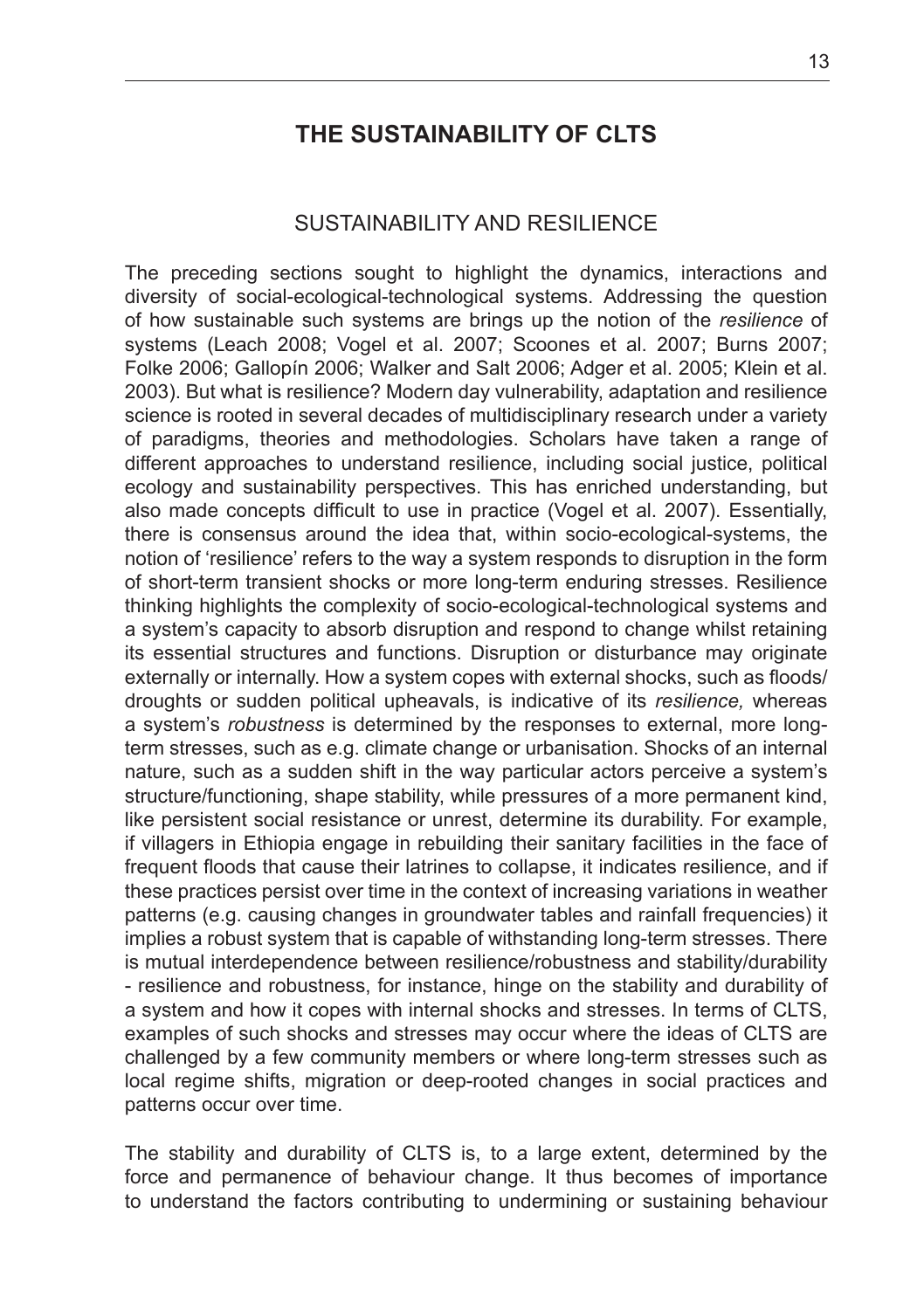change. Early attempts at social mobilisation to improve sanitation in Bangladesh were successful, but short-lived – primarily because the change was facilitated by external agents (government officials, NGO staff), and once the project stopped due to lack of funding, people soon reverted to their old habits. It became evident that the drive to change needed to be internalised in the community, and from this insight sprang the idea of nurturing Natural Leaders (Ahmed forthcoming 2010) who are often from the local community. Key to transforming community behaviour was the ability of facilitators and Natural Leaders to generate the expected feelings of disgust and shame that help ignite an active process of transforming practices. Natural Leaders are usually better at facilitating change than NGO staff, as they are familiar with the local language, customs, and daily lives of people living in the area. Natural Leaders, then, represent both a vulnerability and strength of CLTS. Vulnerable, as so much depends on their personalities and ability to inspire and trigger change, and strength in terms of not only their capacity to facilitate CLTS, but also in terms of their commitment to motivating other activities that can help contribute to improving the wellbeing of community members, and generally strengthening the ethos of self-help and self-reliance. A sustained transformation of mindsets, it is argued, is most likely to be achieved where there has been a genuine shift in attitudes, which in turn hinges on the power of the 'triggering' or 'ignition' moment in the process of facilitation (Mehta forthcoming 2010).

According to Curtis et al. (2004), women are more strongly moved by emotions of shame and disgust than men, and disgust sensitivity tends to decline with age. These notions are supported by findings from the PLAN Bangladesh case study, which points to adolescent girls as being among the most enthusiastic promoters of improved sanitation (Mahbub forthcoming 2010).<sup>7</sup> But the problem in many cases is that, even though there is a shift in attitudes and a drive to change habits initially, the enthusiasm may eventually peter out once the facilitators have withdrawn, and the community's members over time fall back into their old routines. For example, in the case study referred to above, about one in four of households reverted to open defecation, which leads the author to underscore the importance of regular monitoring, and acknowledging that behaviour change does not occur instantly (ibid).

As was acknowledged at the CLTS conference in 2008, monitoring and evaluation of ODF status is very weak in CLTS. It ranges from self-declaration of communities in parts of Indonesia to official reward programmes such as *Nirmal Gram Puruskar* in India where ODF communities have been awarded a prize for ODF status. In both cases, there can be a tendency to exaggerate the success of ODF and inspection teams may not be aware of internal village dynamics and may overlook marginalised areas where non-adopters are most likely to be. This

 $7$  For example, Mahbub observed that in one family, the adolescent daughter had pressed her parents to install a latrine, to no avail – her father prioritised getting a tubewell. Then she started refusing to eat, which finally prompted her father to go out and buy components to build a latrine.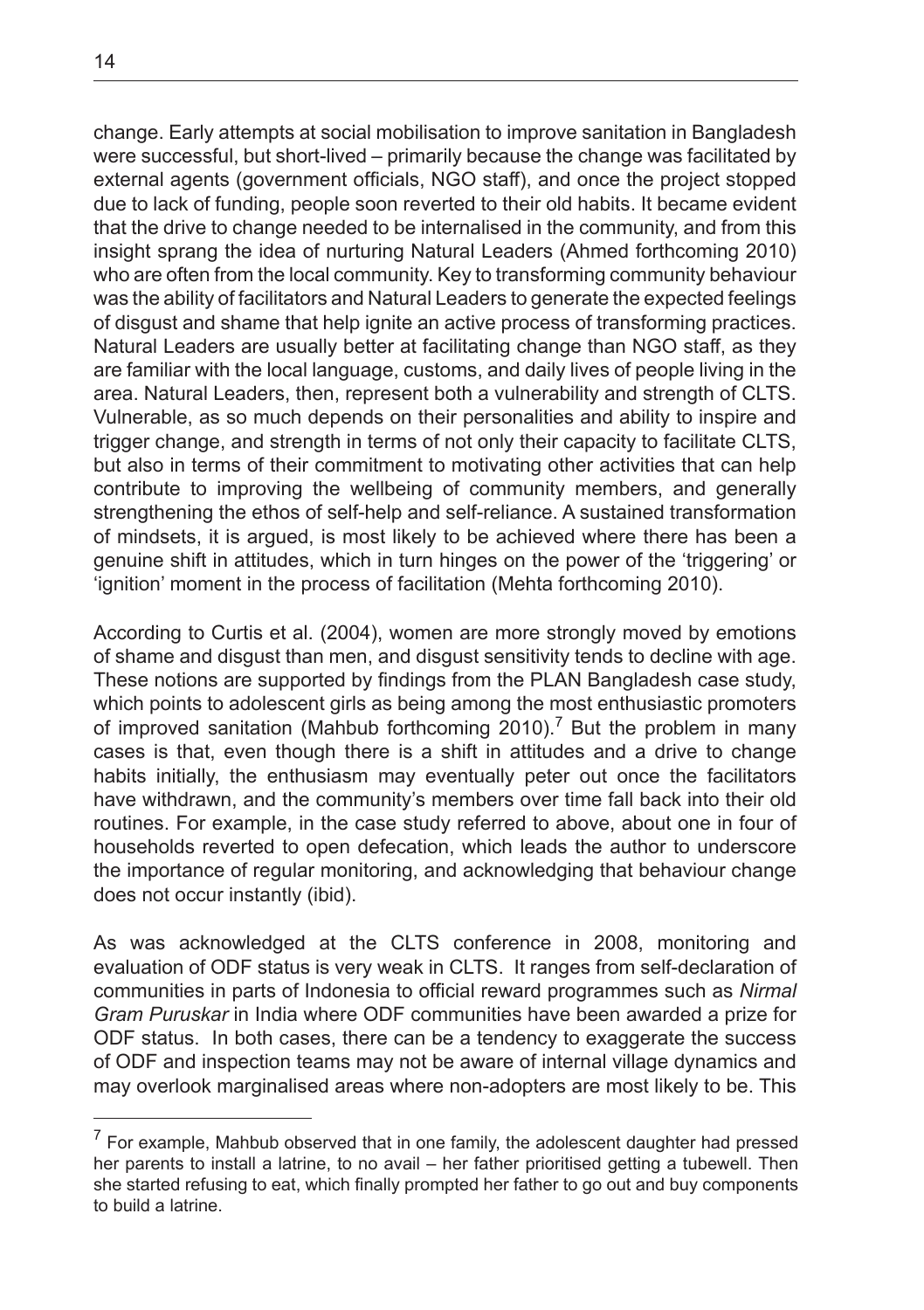indicates that more creative ways to monitor and evaluate the sustainability of CLTS are necessary. Moreover, it is also necessary to ask whether ODF is the ultimate goal of CLTS, or whether too much focus on ODF might detract from the overall positive benefits of reducing defecation (Howes et al. forthcoming 2010), a point which also relates to the notion of what the ultimate aim of CLTS is – whether to promote sanitary behaviour, or to act as an entry point for other projects whose ultimate aim is greater emancipation.

#### Whose Sustainability, Whose Resilience?

As emphasised initially in the paper, the concept of Sustainability (with a capital S) is an explicitly *normative* concept. The idea of Sustainability is sensitive to the diverging ideas that different actors in a system hold. Stirling, et al. (2007: 24-25) citing Wynne 2001 and Feenberg 2002, observe that: '… the knowledges associated with such varied social groups may also embody (sometimes subtle, but) important ontological differences arising from divergent experiences, conceptualisation, values and priorities.' How do Government officials, practitioners and community members perceive Sustainability? What are their different perspectives and narratives? What does 'Sustainable' mean from women's vantage point? Does CLTS enhance their roles, or does it add burden to an already overstretched daily routine? Though women's roles are acknowledged and noted as important, there is less attention to the particular gendered perspectives on sanitation issues within the CLTS approach. Experience from Bangladesh points to the fact that women played an important role in the construction of latrines because they wanted to avoid public shame and maintain purdah in public places (Shatifan and Haq writeshop note, May 2008). Despite the focus in CLTS being mainly on health benefits ensuing from improved sanitation practices, women's motivation to participate is often fuelled by other factors, such as the desire for privacy. Though CLTS can bring benefits to women in terms of their having to spend less time walking long distances to defecation spots, granting women greater privacy and lessening the fear of assault, it may also increase their workload because the gender-based division of labour dictates that they are the ones to collect the additional water required for flushing and handwashing (Mahbub forthcoming 2010). Moreover, the focus has tended to be on women as potential beneficiaries of CLTS, with rather less attention being paid to their roles as agents of change, reflecting a general paucity of knowledge on the views of women and children in terms of helping to trigger change. For example, whereas women were often motivated to join in efforts to rally their neighbours and fellow villagers to the cause of CLTS by notions of increased dignity, prestige, and socialising opportunities, children would enthusiastically join in as watchdogs (e.g. blowing whistles at open defecators) because they thought the activities fun, out of respect for the school teachers engaged in promoting CLTS, and/ or because they wanted the recognition and acknowledgement of other actors (ibid). Mahbub observes that the participation of women was often constrained by the disapproval of their husbands and male relatives, which impeded their ability to take part in processions and rallies. The relatively rich and extremely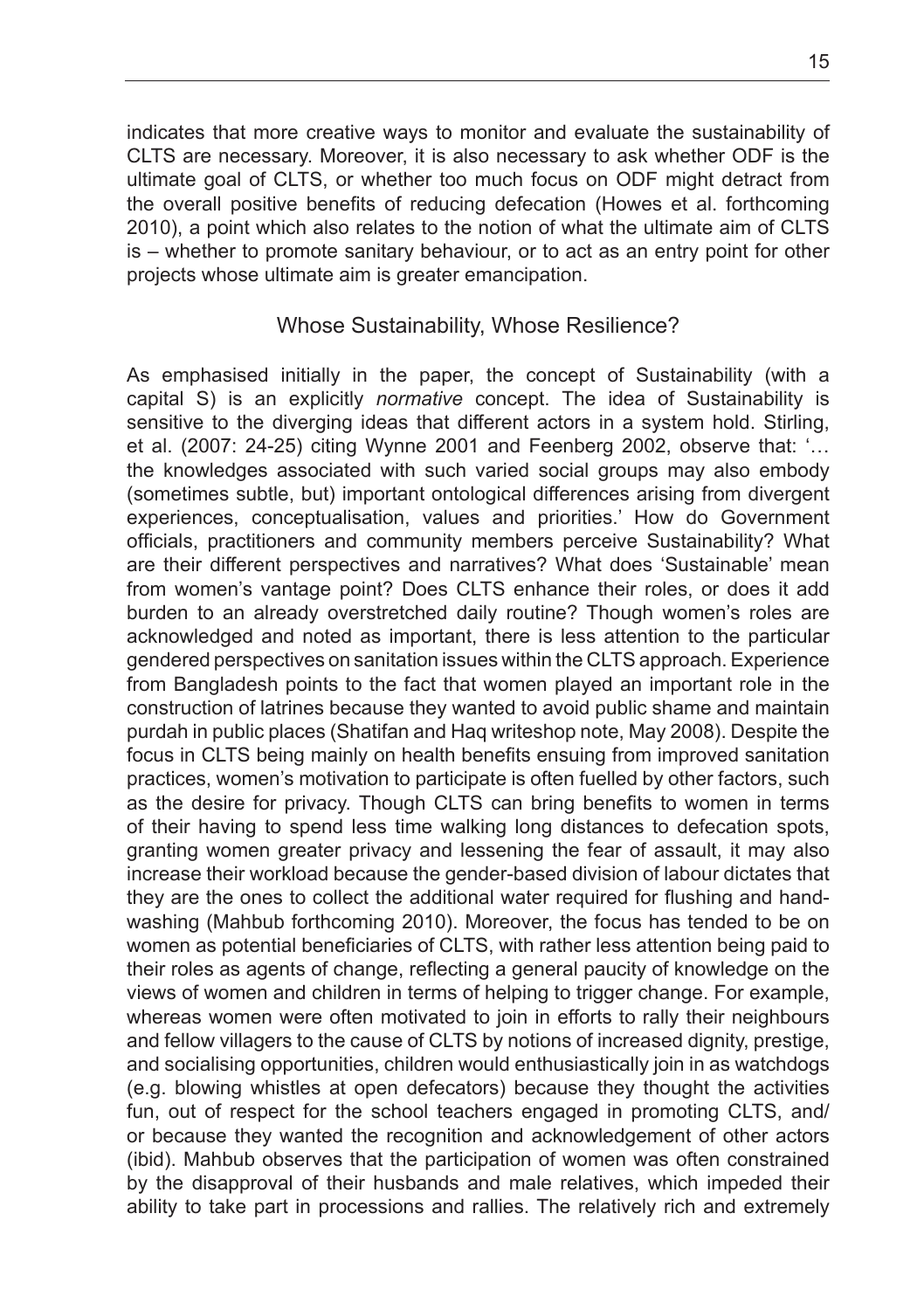poor tended not to participate in such collective activities, as the former saw it as potentially harmful to their prestige and social standing, whereas the poor argued that nobody would listen to them anyway because of their low social status. Moreover, the presence of strong female representatives is an asset in terms of persuading others to adopt CLTS practices, but such vocal individuals do not guarantee the empowerment of women as such or that gender awareness is raised, or that paying attention to women's particular needs is given enough space. Moreover, gender involves exploring men's particular views as well, not only women's. For example, men often prioritise differently, in one observed example (Mahbub forthcoming 2010), the husband wanted to buy a tubewell rather than a latrine and was saving up for this, until his wife sold her goat and gave him the money to buy a latrine. There is a need to highlight such diverging priorities and understandings in order to appreciate who is winning and who is losing in terms of CLTS.

Furthermore, even if CLTS represents a radical form of behaviour change it could embody elements that contribute to new forms of social control that could exclude certain groups. For example, people are told by extension workers, other villagers, leaders, *imams* (who play a big role in Bangladesh) that 'if you change your behaviour by using a toilet you are liberated from shame, ill health and disease. Alternatively, if you continue to defecate in the open, you will continue to suffer due to disease, lack of privacy, etc' (see Mehta forthcoming 2010). Behaviour change and educational campaigns around CLTS could have underlying assumptions of either subjugation or liberation - both of which are exercises of power. Moreover, they create new identities (i.e. either people are clean or dirty, depending on their sanitation practices) (Gastaldo 1997). Participation is also not embraced by all who advocate CLTS. In some places, it can be very top down (e.g. in Maharashtra, where CLTS is very target-driven). In parts of Indonesia, discourses of sinning could also be a form of control. Control could be exercised through ostracising groups (e.g. non-adopters are not allowed to participate in *edir*, an Ethiopian community organisation key for local wellbeing, see Mehta forthcoming 2010).

Government officials and practitioners often draw on narratives of public health benefits of CLTS. The question is whether such public health discourses concerning behaviour change are insensitive to local people's sentiments, practices and attitudes. A frequent observation of many sanitation projects is the fact that the construction of sanitary facilities is often motivated and driven by factors other than a concern with health, such as the desire to have privacy, attain greater social status and protect one's honour (UN Millennium Project 2005). Other benefits include improved physical well-being (for example through not having to defecate in dirty fields, not having to lose sleep through getting up in the early hours to defecate in darkness for the sake of privacy), increased mobility, socialising, improved cleanliness and neatness in households and especially children (Mahbub forthcoming 2010). Public health discourses and campaigns spurred by government officials and practitioners may in certain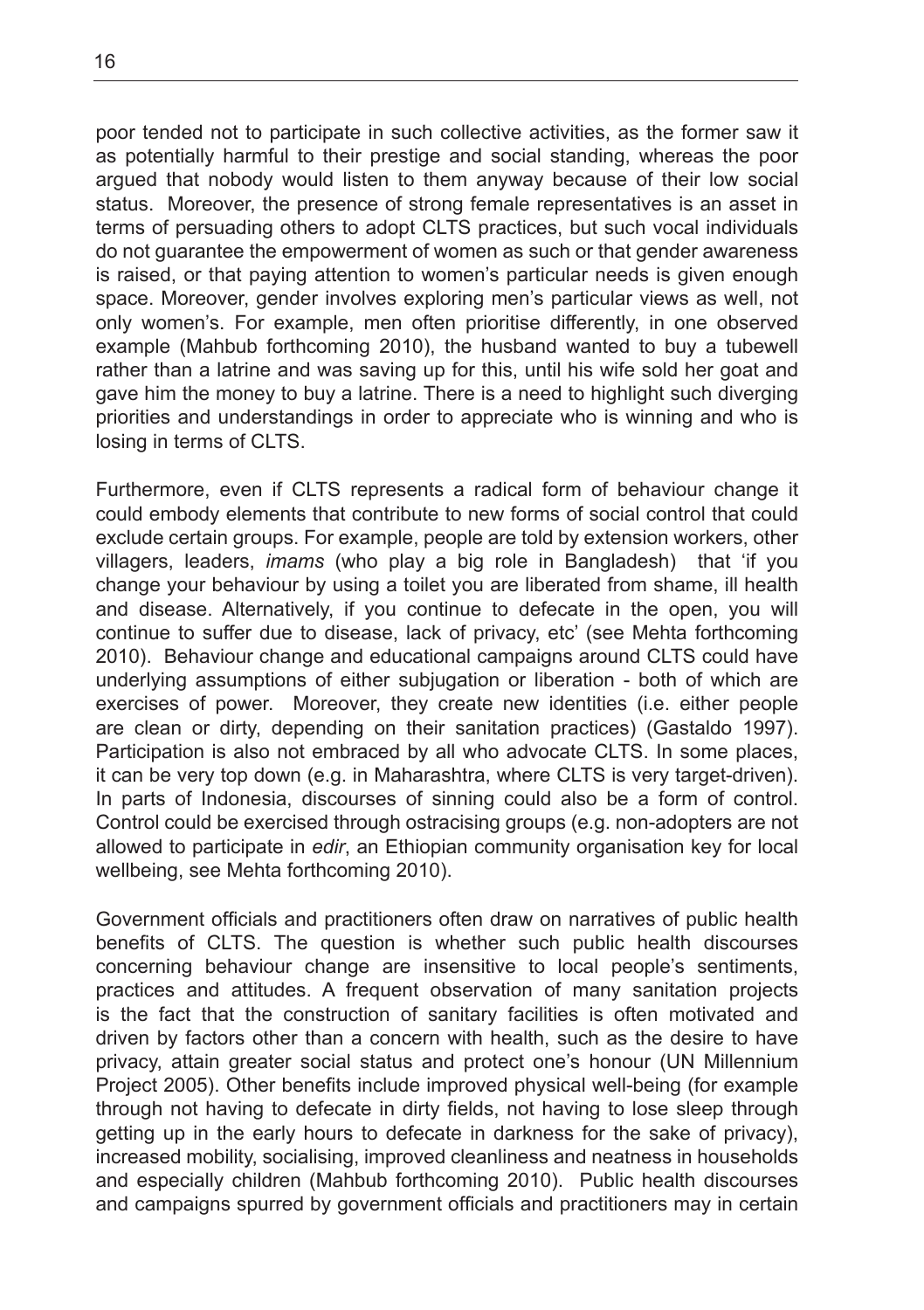circumstances obscure the real reasons underlying behaviour changes and the adoption of particular technologies, and thus fail to understand what factors drive the transformation of particular practices. Added to this is the fact that improving sanitation practices may not have the desired impact on health, if other issues such as poverty, nutrition, vector control, drainage, and solid waste management are ignored.

Further to sanitation and health links, there is a need to agree on the overarching goal of sustained behaviour change. The CLTS literature contains diverging discourses in this respect, and when attempting to assess how sustainable the approach is, one needs to question what the goal of behaviour change should eventually be. Should the goal be to sustain changes in sanitary behaviour, to improve health conditions, or should it aim towards more overarching and ambitious goals, such as empowerment and poverty eradication? What are the underlying assumptions? Generally, two broad discourses can be teased out. The *health/sanitation* discourse concentrates on the immediate outputs of the CLTS approach, and focuses more on the actual impact in terms of changed sanitation practices and technologies. This perspective concentrates purely on sanitation and health-related issues, and potentially closes down other pathways linked to community development. However, some practitioners regard the process of facilitation more broadly as a process of community empowerment. The *empowerment/emancipation* discourse regards CLTS as an entry point into more overarching livelihoods approaches, as a stepping stone to other development projects with a community focus. For example, Haq and Bode (forthcoming 2010) emphasise how the CARE Bangladesh Nijera project was primarily initiated to address poverty and hunger, and viewed CLTS as an entry point to promote broader goals. Kumar and Shukla (forthcoming 2010) also regard CLTS as a springboard to initiating other activities, such as garbage collection. Such views centre on providing communities with a means to emancipation. This view also has implications for the choice of indicators; as a narrow focus on ODF status would miss out on the role of CLTS as an entry point for other types of project and the overarching aim of emancipation.

Diverging discourses underscore the diversity of understandings. There is a need to caution against the notion of CLTS becoming an orthodoxy that focuses too narrowly on producing shame and disgust, and presenting it as a unique approach to sanitation that should not be 'sullied' in terms of conflating it with other avenues to improve sanitation practices, such as Government-led Total Sanitation projects (Kumar and Shukla forthcoming 2010). Indeed, CLTS is not one approach, but a diversity of framings, and a number of NGOs engaged in promoting CLTS have adopted widely differing frameworks. Drawing on experiences from Bangladesh, Ahmed (forthcoming 2010) points out the existing diversity. Danida, BRAC and UNICEF, major players in the Bangladeshi context, each adheres to its own framework – Danida to its hygiene, sanitation and water project (HYSAWA), from which local governments can obtain funds to implement water and sanitation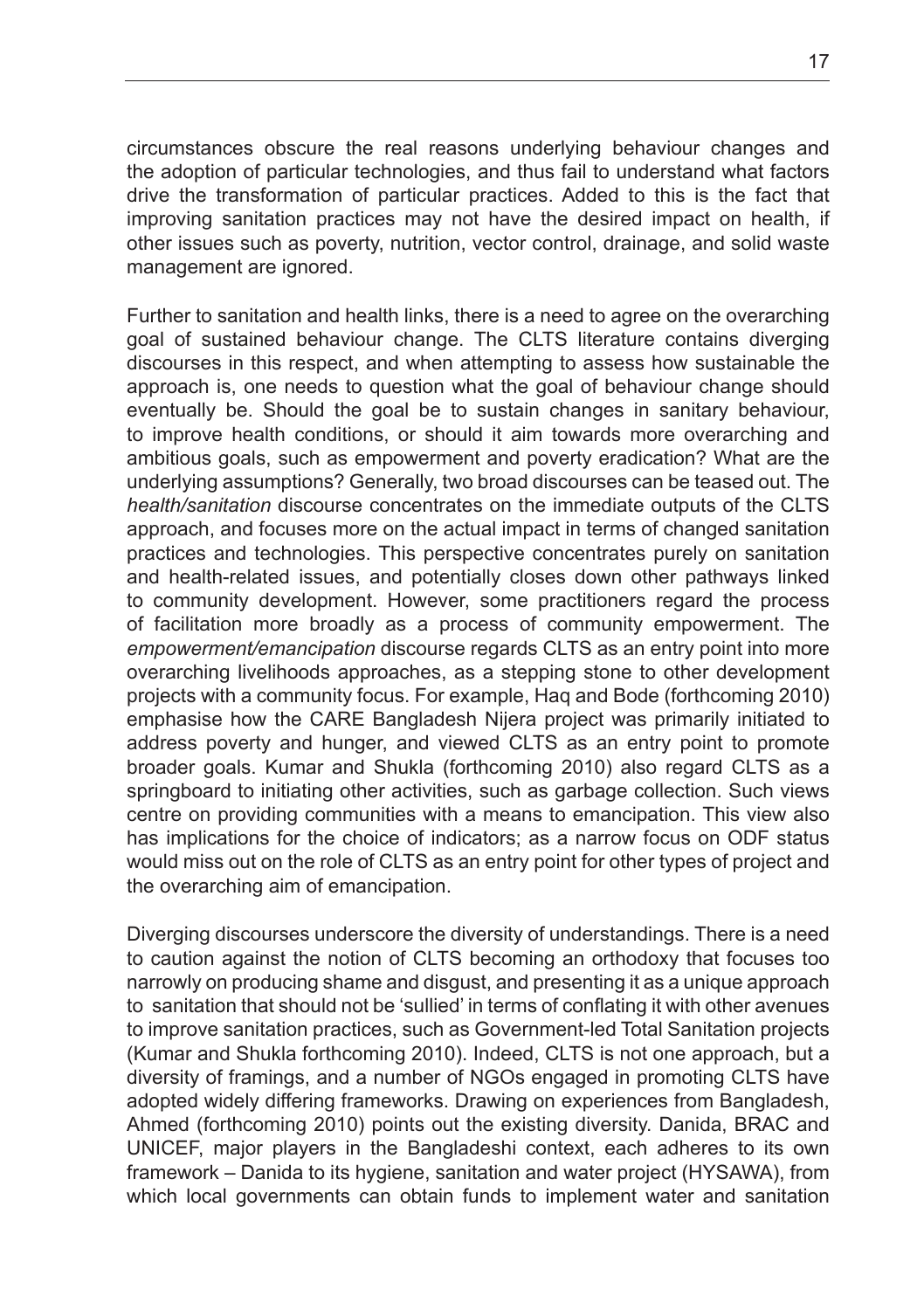projects. BRAC's approach, which is funded by the Dutch government, is more focussed on people and relies on community mobilisers to promote sanitation, but cannot be said to adopt a CLTS approach, since it relies on subsidies and does not facilitate triggering. UNICEF works through the Local Government Ministry and line agency, aiming to build local capacity. The Water and Sanitation Program (WSP) is undertaking a large study on the links between health, environment, and economics with a view to scaling up and sustaining sanitation efforts. Plan Bangladesh aligns CLTS with its Child-Centred Community Development (CCCD) approach, whereas CARE Bangladesh has adopted a livelihoods perspective for dealing with sanitation issues. CLTS is thus departing from its 'pure' form and evolving in many different directions. This diversity is to be welcomed, as it will help build the resilience of CLTS.

#### DEALING WITH RISK AND INCERTITUDE

Though crucial, the focus on behaviour change and the stability/durability of CLTS risks overshadowing important questions of resilience and robustness. A key issue here is the notion of risk and uncertainty. Even if CLTS establishes itself as a strong force and succeeds in initiating long-lasting behaviour changes, the consequent shift in practices have unknown impacts. Or as Gerry Bloom phrased it during the CLTS conference at IDS 16-18 December 2008, big ideas are bound to have unforeseen consequences; good ideas necessarily give rise to bad outcomes. For example, there is a possibility of increased risk of contamination of groundwater sources emanating from increased concentration of latrines in an area (see Wilderer 2001; GTZ 2003: Dellstrom and Rosenquist 2005: cited in Bahadar et al. 2006). CLTS also carries such a risk. For example, some preliminary research in Maharashtra indicated that there is a risk of CLTS causing groundwater contamination if toilets are not properly constructed (Khale and Dyalchand forthcoming 2010). Even though the empirical material available is too meagre to allow any definite conclusions to be drawn, it is important not to whitewash the potential risks and dangers of concentrated toilet construction. Given the diversity of factors that influence the possibility of the accumulation of contaminants in drinking water – e.g. soil type, thickness, the flow of groundwater, vegetation cover, and precipitation (see e.g. Chidavaenzi et al. 2000) - it is very difficult to pin down the exact causal relationships. There is, then, a need to deal with the uncertainty and risk that arise from not knowing exactly how CLTS interacts with a specific ecological environment. Rather than developing rigid rules that dictate the exact number of metres latrines should be sited from households or sources of drinking water (the rule of thumb in Bangladesh is one metre from a water source), there is a need to enhance the existing knowledge of ecological conditions and to encourage adaptive learning. In certain contexts, the groundwater table may be so low that it does not really matter much where a latrine is built relative to it; in other areas the flow and level of groundwater have profound impacts on the optimal siting of latrines, and other factors, such as the placing of refuse pits and water collection methods also influence the extent of water pollution (Chidavaenzi et al. 2000). In certain regions, the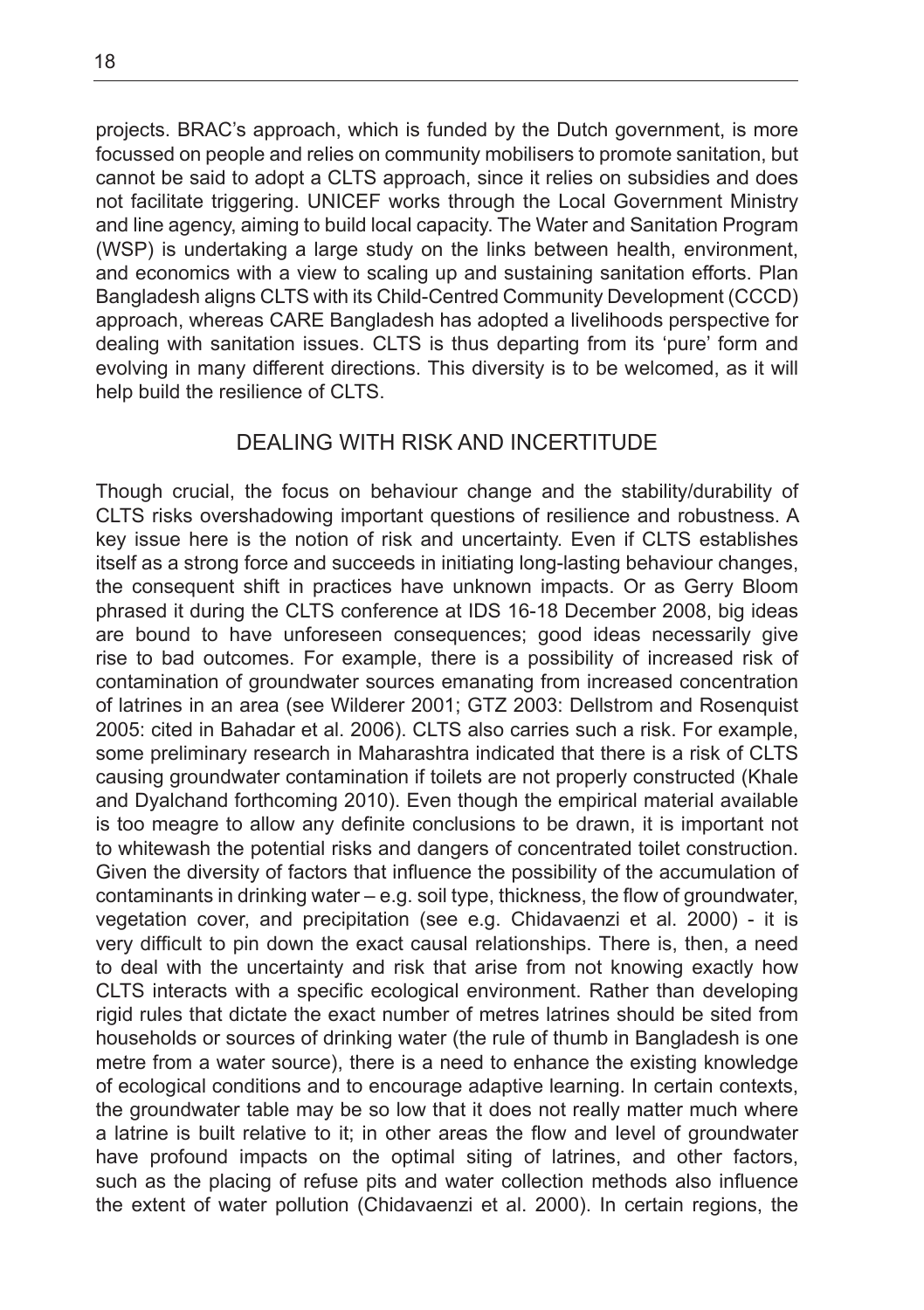gradual accumulation of faeces over time in one specific place may have a profound impact, as in the Shaanxi example cited earlier. Apart from encouraging sensitivity in terms of the most suitable places to locate latrines, a major issue is also what to do when the pits fill up  $-$  how should pit contents be disposed of in a safe and sustainable manner? In densely settled areas with little available land, digging new pits may not be feasible so there is a need to find alternative means to dispose of pit contents. The potential polluting effects of latrines will in many regions vary with seasonal changes; and being conscious about the way seasonality impacts upon sanitation is another aspect of sustainability that needs to be explicitly acknowledged.

Hence, rather than devising arbitrary rules, there is a need to encourage adaptive learning and knowledge sharing in terms of observing impacts (this might also imply drawing on outside technical expertise where necessary). This also applies to more long-term stresses such as climate change. Middleton (2008) asserts that the 'sanitarian needs to become the ecologist', emphasising how an understanding of ecology is essential to understand the complex interrelations of human health, animal health, and physical and social environments and climate. Local communities will possess much (often tacit) ecological knowledge – a challenge is to mobilise this knowledge to enable people to devise solutions that are sustainable in the long term, and that facilitate adaptive responses to shocks and stresses. This does not only refer to mobilising knowledge about the natural environment, but also ties in with the availability of adequate materials - for example, more durable latrine components in the face of easily collapsible soils (Kar with Chambers 2008). As Leach (2008) notes, it is not merely enough to respond, the response needs to be appropriate and timely. Adaptive learning and knowledge sharing, along with flexibility and diversity that open up for a variety of practices, methods and arrangements, are key ingredients to encouraging resilience and robustness – and go against the grain of 'orthodox' approaches to CLTS that emphasise only one way of doing things.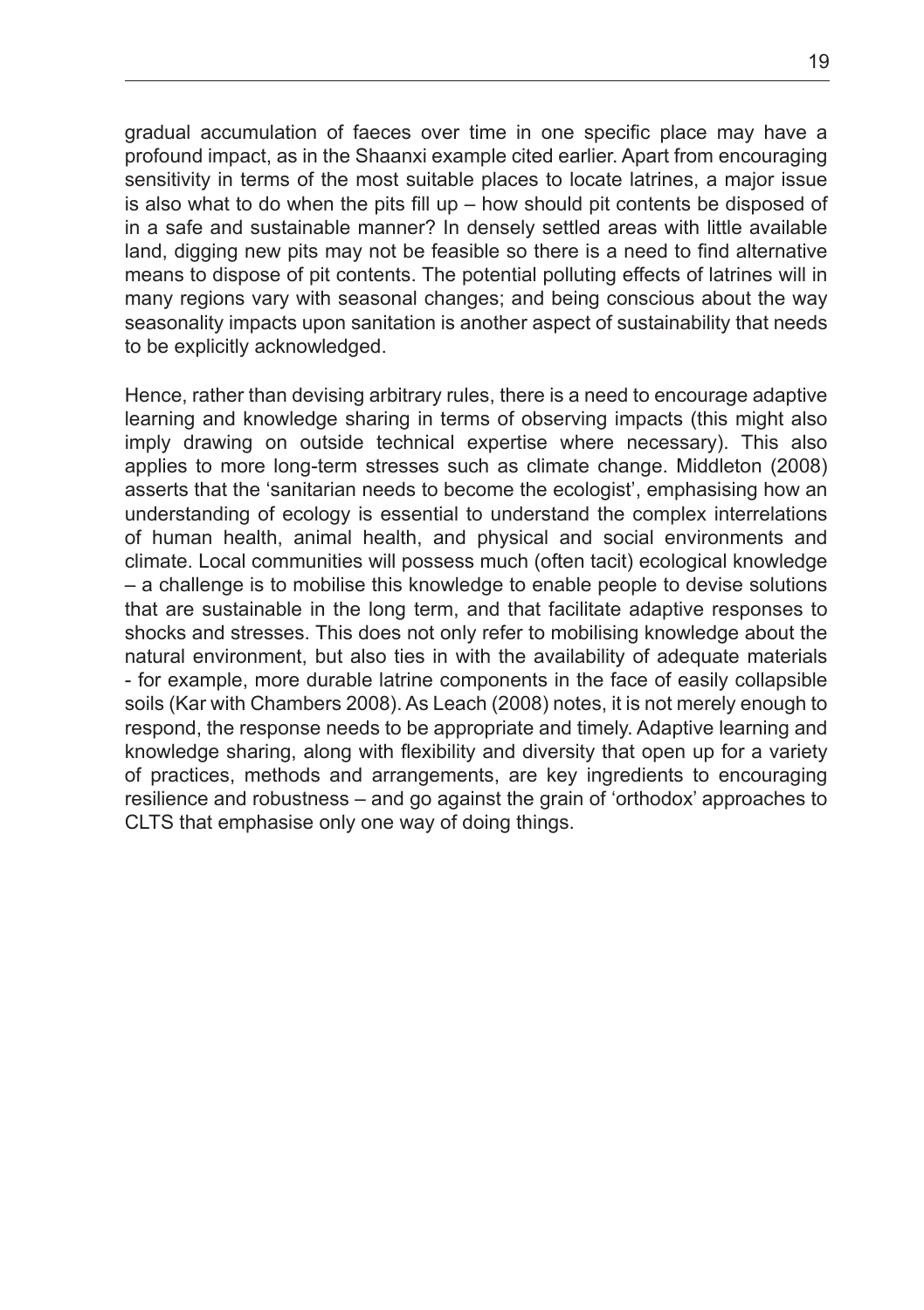#### **DESIGNS FOR DIVERSITY**

The previous sections have brought to light how 'incertitude and framing come together in the context of dynamic, complex, inter-coupled systems' (Stirling et al. 2007: 2) which poses challenges for the social appraisal of sustainability. How should the notion of 'sustainability' be interpreted; i. e. how should appraisal be designed to draw out different perceptions of Sustainability that reflect normative goals that require negotiating pathways that are inclusive, deliberative and reflexive? How could poorer and marginalised peoples be included in sustainability appraisal in ways that draw on the webs and skeins of knowledge and viewpoints? Such appraisal designs need to be reflexive and explicit about underlying assumptions and the normative and political positionings of actors (ibid.).

'Social appraisal' is understood to be the 'collection of social processes through which knowledges are gathered and produced in order to inform decision-making and other institutional commitments' (ibid: 1). This includes a wide variety of tools, methods, techniques, frameworks, approaches, processes, idioms and discourses (Stirling et al. 2007). Many such appraisal techniques are deliberately designed, whilst others are more ad-hoc. One such technique, Participatory Rural Appraisal (PRA), is used as a social appraisal technique in the initiating stages of CLTS, but has mainly been limited to the triggering and implementation phase. As became evident during the IDS conference on CLTS (16 – 18 December 2008), there has been much less attention to the dynamics emanating from implementing CLTS and the potential long-term impacts, though several studies are underway exploring effects and long-term impacts (Mehta forthcoming 2010; Bongartz and Movik 2009).

For example, there is a need to devise designs that take into account the impact of CLTS on marginalised groups, explicitly acknowledging the often ambiguous effects on women. the diverging motivations that drive different groups of people to change their behaviour, as observed in several of the case studies (see e.g. Mahbub forthcoming 2010) needs to be systematically identified, as teasing out what the actual drivers of change are is vital to promoting long-term sustainability. Natural Leaders are viewed as pivotal for triggering and sustaining behaviour change, but there are other potential forces of social mobilisation as well that could play the role of Natural Leaders, such as faith groups, political groups or similar, the potential of which could be brought out through good social appraisal designs – this could include PRA techniques in combination with structured interviews and stakeholder power mapping. The aim is to gain a better understanding of the new knowledge environment, how attitudes and understandings are formed and changed. Key issues that appraisals should strive to unpack include: When is emotion-driven change good, and when bad? Is change localised, or contagious? What factors motivate or obstruct change? And what about local administrators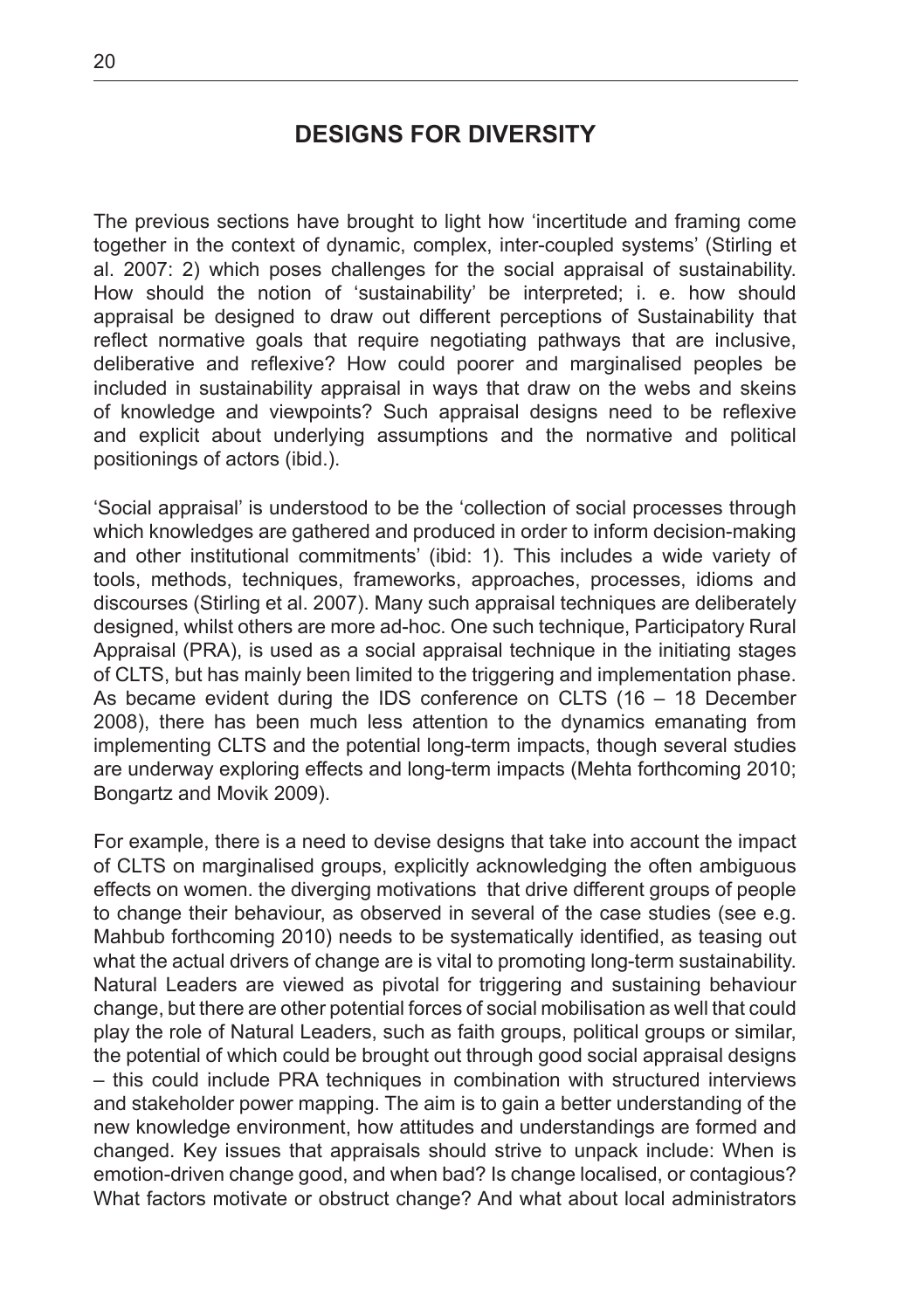and politicians: how are their attitudes and emotions affected? Moreover, fluctuations in ecosystem functionings and seasonal hazards impact on the sustainability of CLTS efforts through periodically destroying sanitation structures that often cost a great deal to repair in terms of time and resources invested. To what degree people's actions are resilient to such external shocks will to a large extent determine Sustainability. Tracing the factors that contribute to augmenting people's ability and willingness to 'bounce back' after such transient shocks is of great importance in determining the long-term sustainability of CLTS. Therefore, designing techniques that map experiences and knowledges towards this end will be key. Crucial in this respect is the need to maintain a broad perspective; to map as much as possible of the dynamics that contribute to the possibility of negotiating sustainable pathways (see fig. 2).

Figure 2



(Source: Stirling, et al. 2007)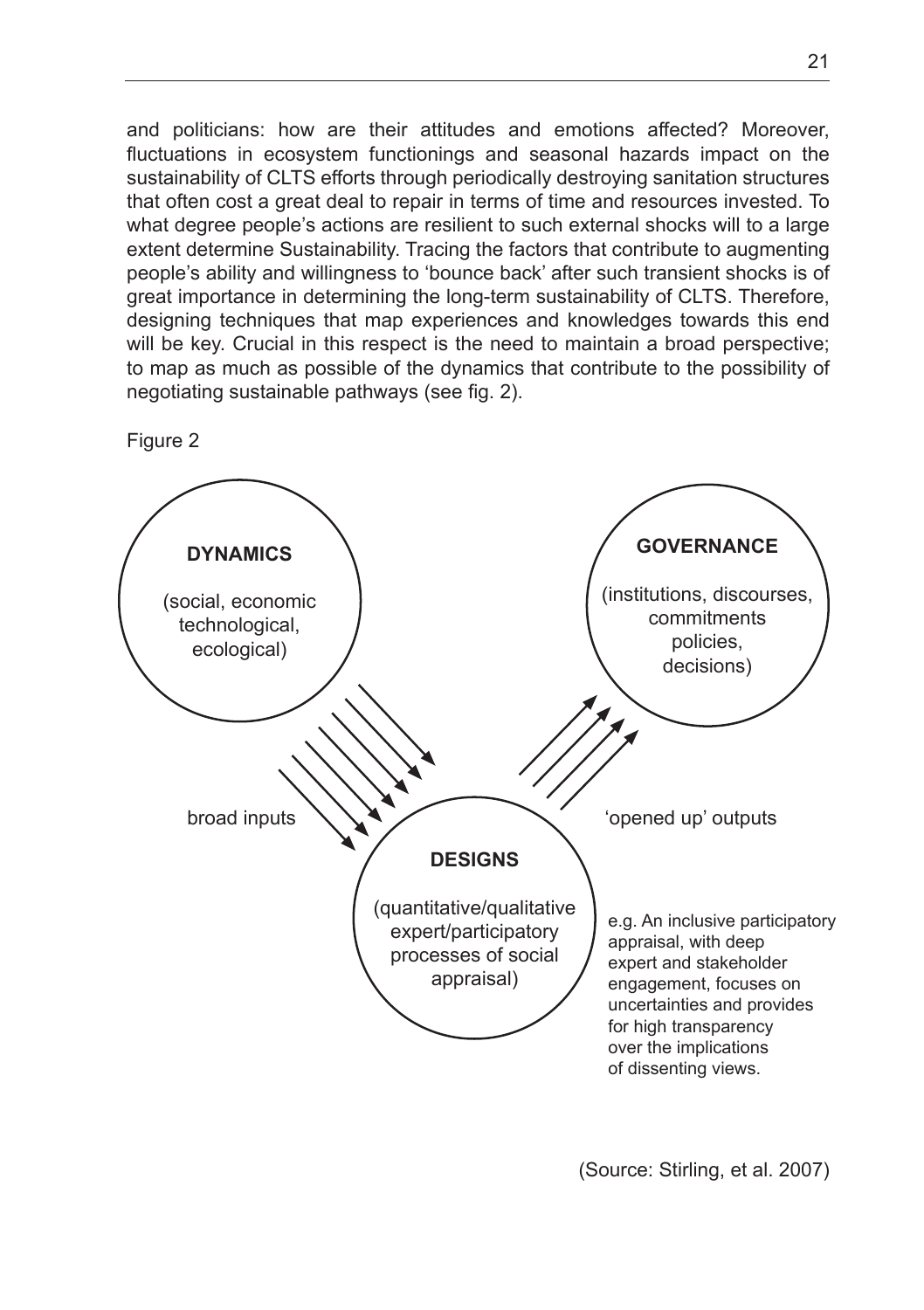In terms of assessing the potential environmental and health impacts of CLTS, such as the risk of potential contamination of water sources from the increased accumulation of faeces (Khale and Dyalchand forthcoming 2010), 'narrower' (Stirling et al. 2007) appraisal techniques such as risk assessment that involve drawing on external expertise, in combination with more open-ended methods such as deliberative mapping, promise to provide a means to combine scientific expertise (on routes of pathogen spread, disease ecology aspects, contagion and epidemic risks, etc) with genuine involvement of affected stakeholders. The main objective of such appraisal designs should be to generate knowledge that can be systematised and shared with a wider audience, for example of possible routes of contamination, positioning of sanitation points relative to drinking water sources, etc. Even deliberative appraisals will be subject to particular framings, and there is a need to be reflexive and explicitly acknowledge assumptions and angles. Common to such methods of appraisal of dynamic situations is the focus on adaptive learning. Rather than regarding the relations of appraisal and action as a linear procedure, it should be viewed as a 'multi-stranded and finely iterated process of interaction between deliberation and intervention' (Collingridge 1980; in Stirling et al. 2007: 35). The aim is not to build up a body of 'definite' knowledge, but to catalyse and facilitate social learning.

Such designs, then, should feed into the processes of establishing institutions to govern CLTS. The particular political and socio-economic situation in a country, along with the institutions present, profoundly shape the nature of CLTS efforts. But this is not a one-way influence – the experiences coming out of CLTS should in turn contribute to crafting institutions that are suited to governing CLTS initiatives in a best possible way. To do this, there must be effective communication, and the lessons drawn from CLTS experiences must be as broad and inclusive as possible to avoid marginalising particular viewpoints or perspectives that could have a decisive impact on the viability of CLTS. The next section will deal more broadly with issues of governance of CLTS.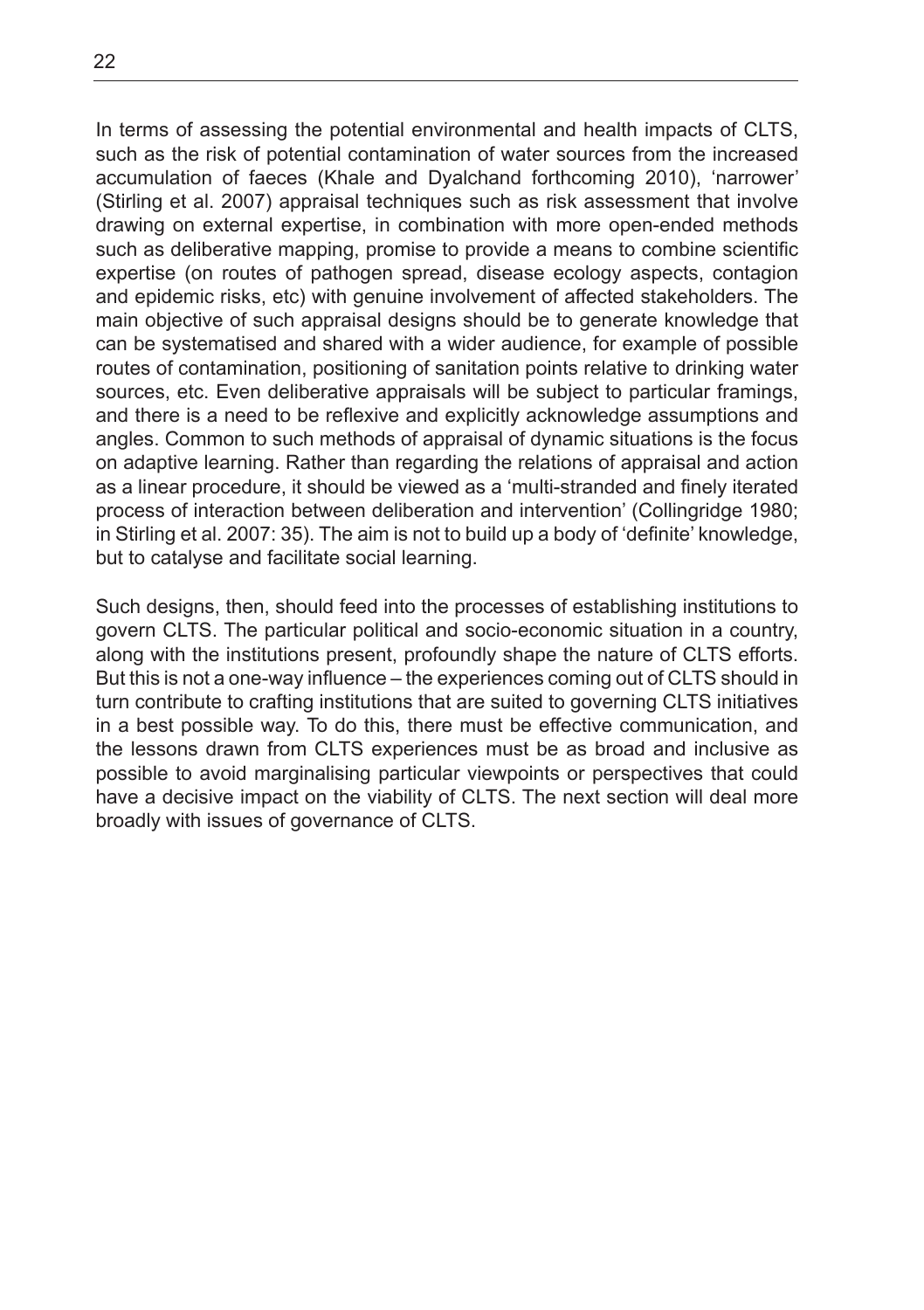#### **GOVERNANCE AND SCALING UP**

#### MAINTAINING DIVERSITY

The governance of socio-technical regimes and socio-ecological resilience is highly political (Smith and Stirling 2008) and questions of knowledge and framing, or diverging understandings, are central (Bloom et al. 2007). As the section on dynamics has made evident, there is a multiplicity of factors that work to determine the ways in which particular behavioural practices are maintained or transformed. Though the paradigmatic shift in attitudes in terms of focussing on behaviour and social practices rather than hardware and technology is a laudable one, adopting a multi-level dynamic systems perspective (Leach et al. 2007a; Geels 2005) enables the appreciation of the extent to which ecological, social and technological elements are mutually interdependent and how social practices are conditioned by the environment. Paying greater attention to the dynamics and power relations of communities, as well as the cultural and religious norms shaping attitudes and mindsets, calls for awareness and pragmatism rather than 'purist' stances. This is underscored by several examples from the field, where certain components and concepts of CLTS have evolved into a variety of approaches that more or less resemble the 'original', without being true copies of it (Ahmed forthcoming 2010). Finding what elements of the CLTS approach works in any given situation is likely to be more conducive to diversity and robustness than insisting on an 'all or nothing' approach. But how should such diversity be governed?

#### THE RISK OF DIFFUSING RESPONSIBILITY

As briefly mentioned in the Introduction, the emergence of participatory approaches to sanitation was made possible through macro-level changes, such as the trend of rolling back the State via structural adjustment programmes, the shift towards greater community reliance, and the increasing popularity of participatory appraisal techniques. This generally implied that greater responsibility was shifted onto NGOs and communities for dealing with sanitation issues in rural areas. Sanitation came to be tackled in a rather scattered and piecemeal approach, which still remains a major problem for CLTS projects. Historically, part of the reason for sanitation lagging behind has been the absence of a clear national mandate in terms of the responsibilities of national sanitation coverage, and therefore CLTS needs to be explicitly endorsed and advocated in nationallevel strategies, such as has happened in Indonesia (Joshi forthcoming 2010; Mukherjee and Shatifan forthcoming 2010; Priyono forthcoming 2010). Many countries do not have any explicit policy on sanitation, which tends to sort under Departments of Public Health or Water Services. The institutional arrangements that support CLTS may also vary greatly from country to country and region to region. For example CLTS has been championed by the Ministry of Health in Indonesia and Ethiopia and it has benefitted a lot from this arrangement. But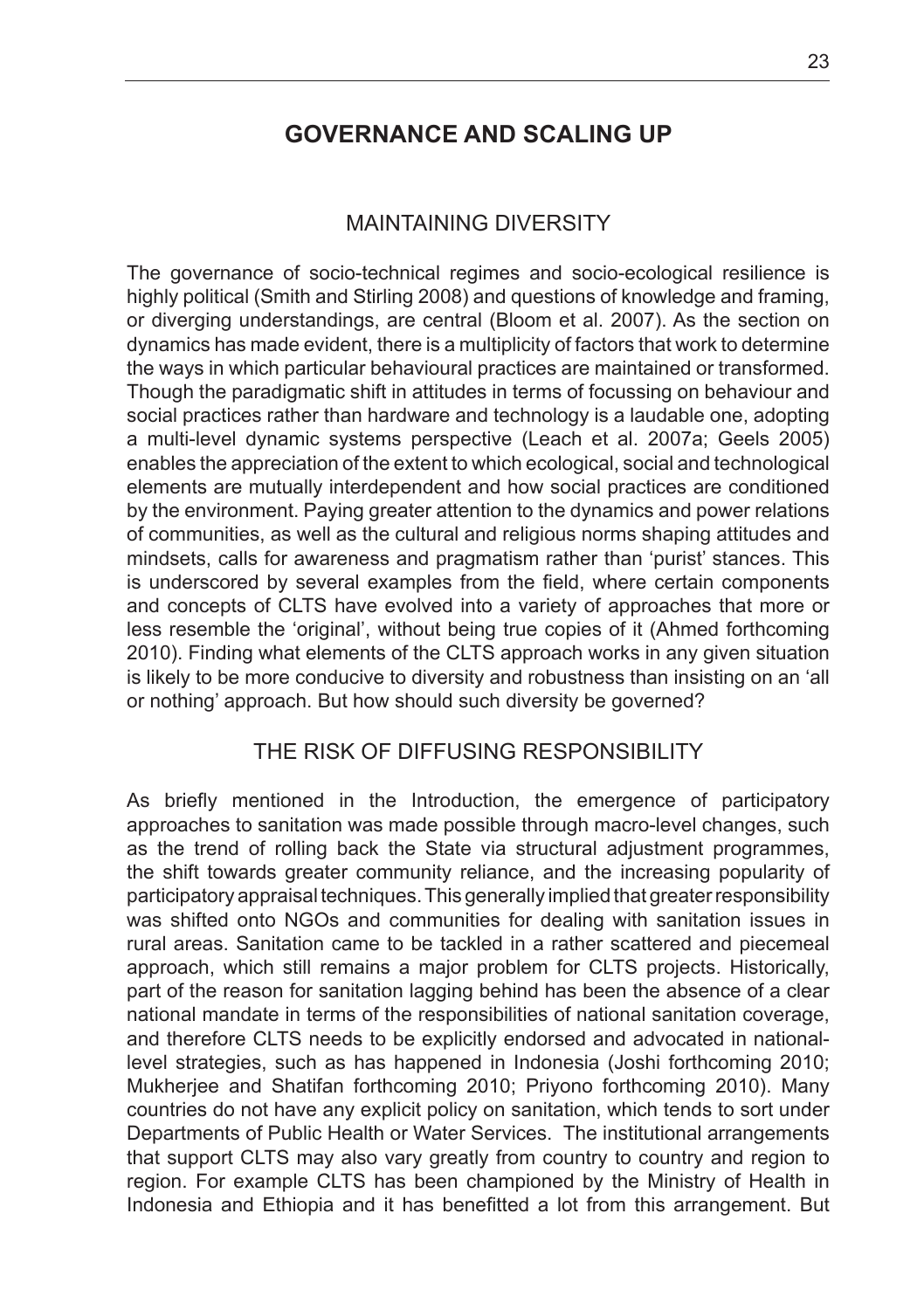the decentralisation process and possible lack of buy-in from local authorities as well as the future involvement of the Public Works Department which tends to focus on top-down infrastructure projects could undermine potential for spread (Joshi, forthcoming 2010, and Priyono, forthcoming 2010). Thus there are risks in terms of diffusing responsibility both from the State to NGOs and amongst different state actors. Rather than attempting to centralise responsibility with the State bureaucracy, there is a need for all actors to work together in collaborative effort. As José Esteban Castro (2008) points out, there is no one path to universal sanitation. He observes that total sanitation coverage in developed countries was achieved through a 'broad and universalistic ensemble of social forces', and that to achieve the same for the less-developed countries requires an amalgamation of such forces. There is, then, an urge not to view the State as the enemy (though maintaining an acute awareness of common problems besetting large state bureaucracies such as corruption and inertia). According to Stirling et al. (2007), collaborative governance is characterised by policy-making, implementation, and the provision of social goods and services shifting away from government to a more diffuse constellation of social actors. Hobson (2000) highlights the positive aspects of co-ordinated governance, while also describing the difficulties that NGOs face in having to meet official implementation schedules and cope with bureaucratic delays. What often happens is that NGOs take on a role of a 'parallel government', and a key challenge of the CLTS approach is how to bring different actors together and to scale up the scattered successes so that the concept of CLTS gains a critical mass.

There is, therefore, a need to fashion lasting, workable constellations at the national and international levels. The CLTS approach has hitherto been quite *ad hoc*, and has relied heavily on the presence of Natural Leaders and champions at the community level and district levels. However, such leaders and champions are clearly needed at the national policy level as well, to help facilitate the prioritisation of sanitation projects, and to aid in the co-ordination of activities. Deak (2008) points to two major routes of spread, vertically and/or horizontally.<sup>8</sup> While the vertical exposure will depend on the particular geographical setting, the enthusiasm of the facilitators, etc., the horizontal scaling-up will depend among other things on a feasible institutional set-up. In order to promote stability and resilience there is a need to conceive of a long-term institutional

 $8$  Gundel et al. (2001: 7; cited in Deak 2008: 14) makes the following distinction between 'vertical' and 'horizontal'

<sup>-</sup> Vertical scaling up is project or organisational expansion higher up the ladder. It is institutional in nature and involves other sectors/stakeholders – from grassroots organisations to policymakers, donors, development institutions and international investors.

 <sup>-</sup> Horizontal scaling up is the geographical spread and expansion to more people and communities within the same sector or stakeholder group. Achieving geographical spread is also realised through scaling-down – increasing participation by decentralisation of accountabilities and responsibilities.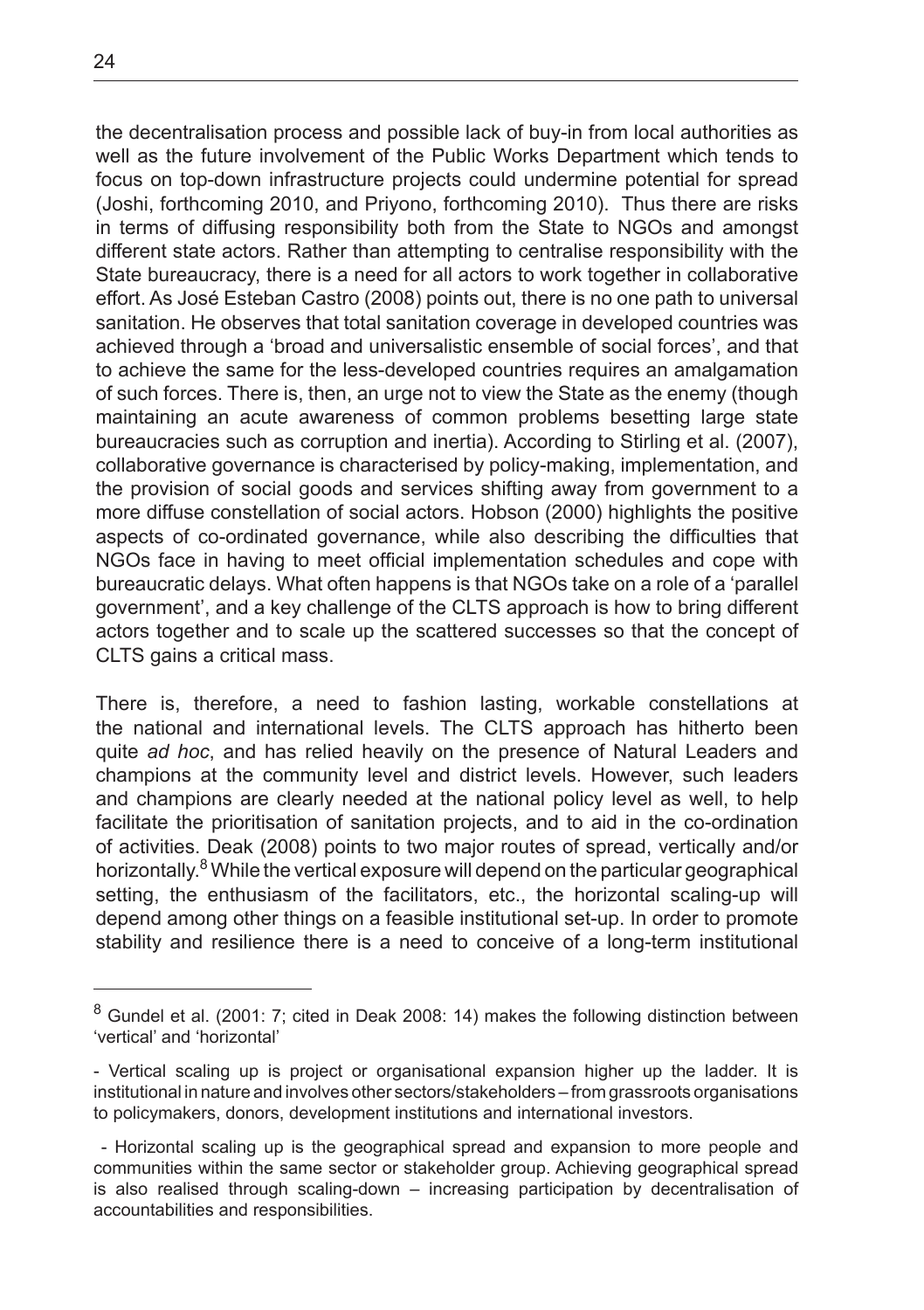base that acts as hub for advocacy, networking and experience sharing – both successes and failures.

There are emerging positive signs of such vertical and horizontal routes of spread, not least in Africa (see Musyoki forthcoming 2010; Kar forthcoming 2010), and of CLTS becoming a national priority. An example is Indonesia, where CLTS was introduced relatively recently. CLTS was incorporated as a National Strategy in September 2008 (Mukherjee and Shatifan forthcoming 2010), and the government has been closely involved in scaling up efforts, despite decentralisation trends posing problems in terms of severing the link between provincial and district bureaucracies and therefore hampering the flow of communication and information. Priyono (forthcoming 2010) notes that in order to scale up, there is no choice but to compromise with a top-down approach; the question is not whether, but to what extent. Sanitation, including CLTS, involves many sectors, such as health, education, public works, etc. Hence intersectoral collaboration is needed in order to implement CLTS, but with one sector taking the lead role. To facilitate such cross-sectoral collaboration, two types of cross-sectoral institutions were established in Indonesia; working groups and a permanent co-ordinating institution (see Joshi, forthcoming 2010, for details). Interestingly, implementing CLTS helped the bureaucracy become more flexible, as bureaucrats in different sectors had to engage in cross-sectoral coordination and learning. In terms of implementation on the ground, health centres played an important role in triggering, training and monitoring projects. However, these centres did not have any specific budget from which to fund such activities, raising the issue of pragmatism with respect to funding and subsidies in CLTS. A core lesson to emerge from the Indonesian case of integrating CLTS into national policies in order to scale up was that it needs to be aligned with already existing programmes.

The experience from Indonesia demonstrates how an institutional base could facilitate the exchange of experiences and open up rather than close down different pathways. Whether the spread of sanitation is NGO-led, state-led, or mainly spread through community action is not the primary concern, but rather how CLTS projects can interact with other sanitation initiatives, and how elements of the CLTS philosophy can be adapted to settings where the full package is unfeasible or undesirable. Institutional set-ups need to function not only as hubs for initiating projects, providing training and advocating action, but need to be a forum where experiences are shared and the diversity of ways in which CLTS can work be appreciated.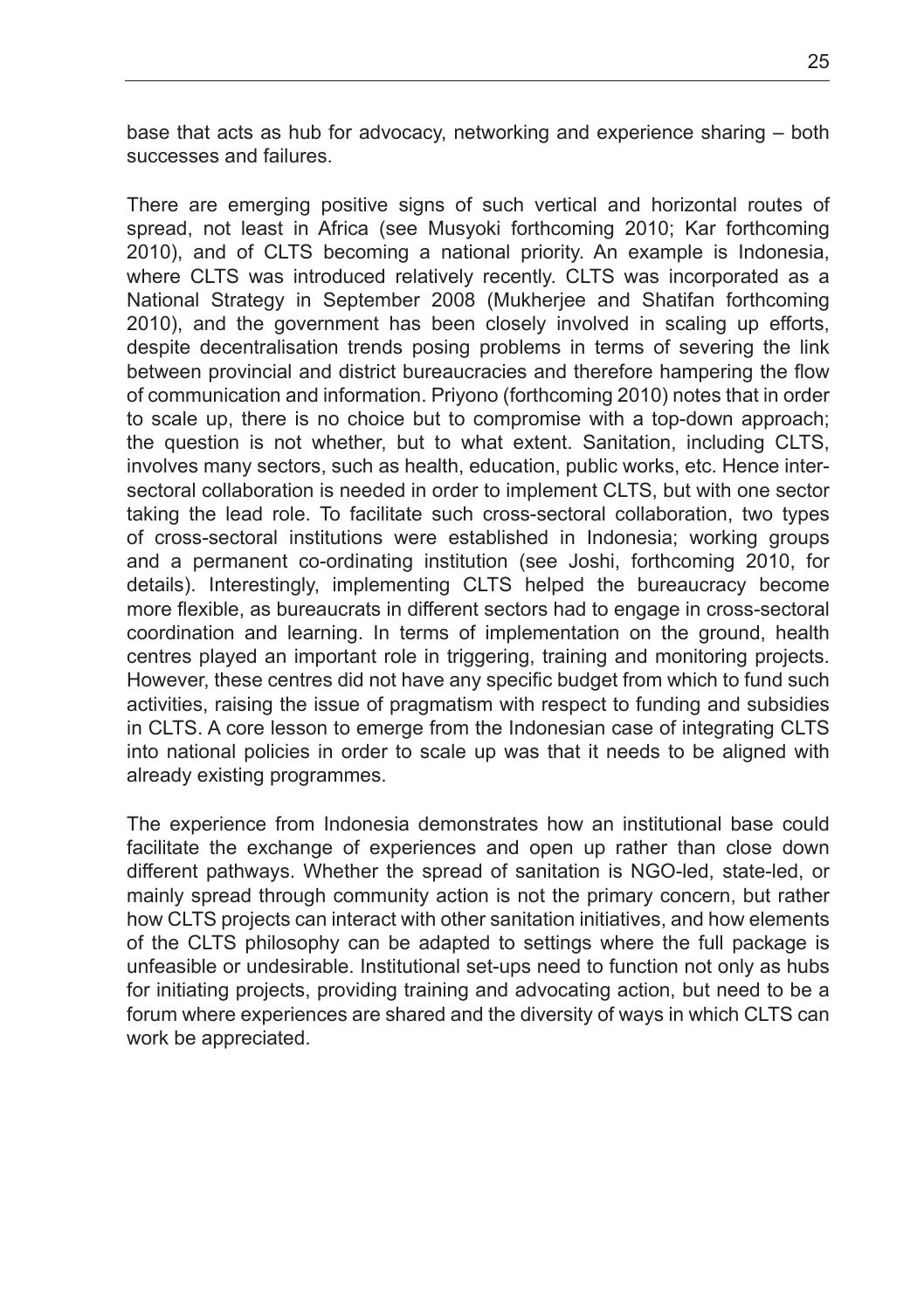#### **PATHWAYS**

The complexity of system dynamics, and the diverging ways of perceiving and assessing such dynamics implies that there are bound to be contestations around what factors matter most in CLTS, and how to respond to shocks and stresses. Finding Sustainable pathways, then, involves making decisions that explicitly acknowledge these diverse views and contestations, and which clearly define the desired goals and trade-offs. This implies recognising that all participants are necessarily positioned and partial, whether they be government officials, NGO staff, activists, academics or community members. Whether CLTS is framed as a pathway to improved sanitation or more broadly as a route to empowerment is a normative issue that links it both to overarching goals of poverty reduction and social justice, and to the specific ways that different groups define and refine these goals in particular settings.

CLTS exists as one way of dealing with sanitation among a number of other approaches and frameworks. As noted in the introductory passages, CLTS differs radically from conventional top-down approaches in terms of its focus on community mobilisation, and the emphasis on bottom-up facilitation rather than top-down prescription. As Jenkins and Curtis (2005) argue, public health programmes focus on the promotion of sanitation largely through framing it in terms of disease prevention, mostly failing to motivate changes in sanitation behaviour. Also, public health programmes often give rise to rather narrow framings of disease outbreaks, what Wald (2008; cited in Scoones and Forster 2008: 9) terms 'outbreak narratives'. These are often quite top-down, and focus mainly on the symptoms and immediate causes of disease outbreaks. CLTS, on the other hand, offers a bottom-up, long-term preventive way of dealing with diseases that are prone to epidemic outbreaks, such as e.g. cholera or typhoid, and offers a balance to the top-down public health discourses. Ecological and sustainable sanitation is another approach that CLTS could fruitfully engage with, charting potential synergies between CLTS' focus on community-action and emphasis on behaviour change that are concerned with the stability and durability of improved sanitation systems, and the ecosystems thinking characteristic of eco-sanitation that frame sanitation in terms of ecological resilience and robustness. Again, there is a need to be aware of the dynamics and different understandings that prevail with respect to these approaches, and to focus on adaptive learning and the exchange of experiences. Such efforts of cross-fertilisation could be usefully explored through the institutional hubs of networking and experience sharing that are needed to scale up CLTS, and could potentially offer huge benefits in terms of charting new pathways to sanitation that are both more robust and durable.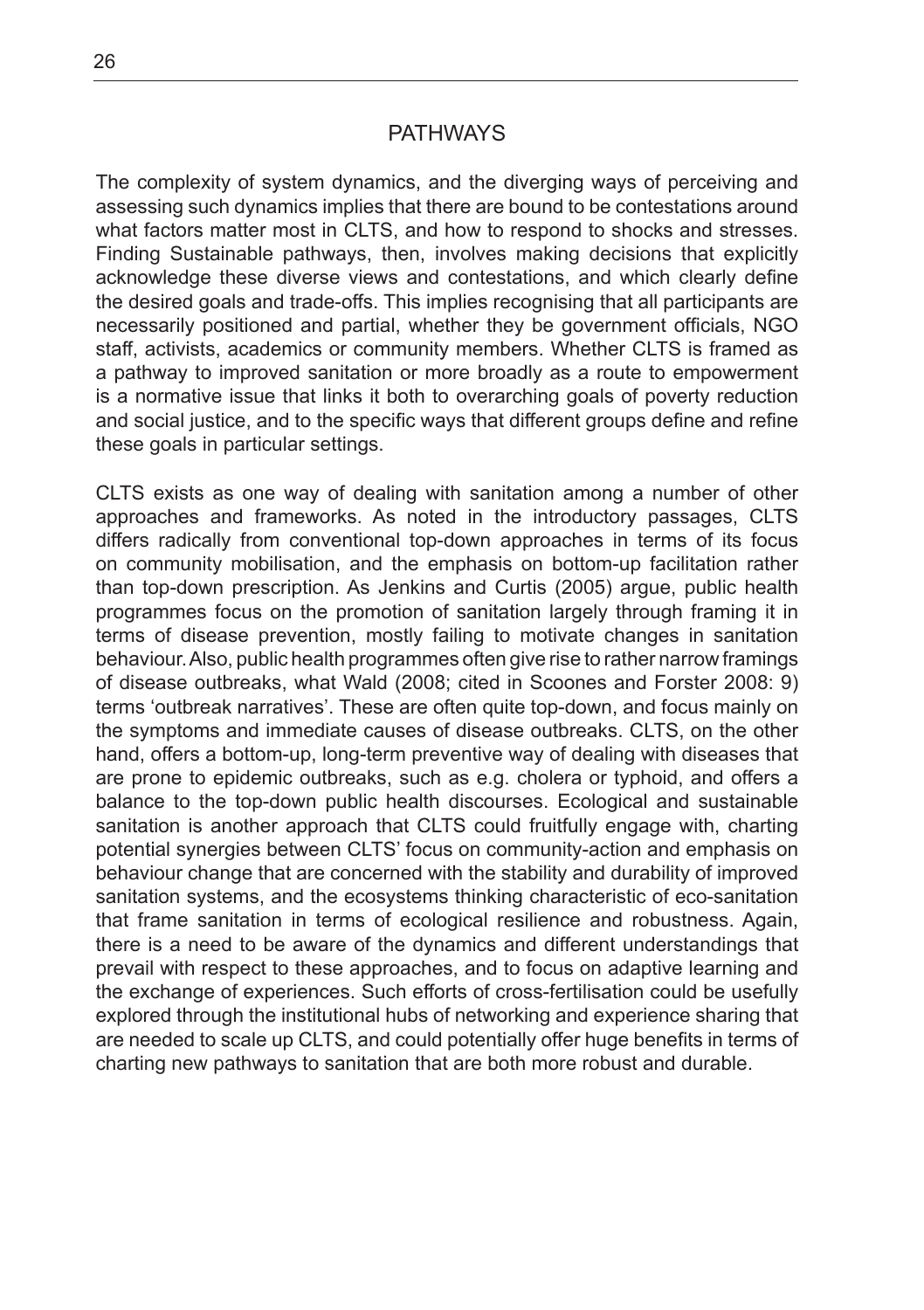#### **REFERENCES**

- Adger, N. W., T. P. Hughes, et al. (2005). 'Social-ecological Resilience to Coastal Disasters', *Science* 309(5737): 1036-1039.
- Ahmed, S. A. (forthcoming 2010). 'The CLTS Story in Bangladesh: Chronicle of a People's Movement' in L. Mehta and S. Movik *Shit Matters: The Potential of Community-Led Total Sanitation* London, Practical Action.
- Bahadar, N., I. L. P. Nyborg, et al. (2006). 'Cultural preferences in designing ecological sanitation systems in North West Frontier Province, Pakistan', *Journal of Environmental Psychology* 26: 236-246.
- Banda, K., R. Sarkarb, et al. (2007). 'Water handling, sanitation and defecation practices in rural southern India: a knowledge, attitudes and practices study', *Transactions of the Royal Society of Tropical Medicine and Hygiene* 101: 1124-1130.
- Black, M. and B. Fawcett (2008). *The Last Taboo: Opening the Door on the Global Sanitation Crisis*. London, Earthscan.
- Bloom, G., J. Edstrom, et al. (2007). *Health in a Dynamic World*. STEPS Working Paper no. 5. Brighton, STEPS Centre.
- Bongartz, P. and S. Movik (2009). *IDS Conference on Community-Led Total Sanitation (CLTS) 16-18 December 2008*. Conference Report. Brighton, IDS.
- Burns, M. (2007). 'Resilience Theory as an Approach to Sustainability Analysis', *The International Journal of Environmental, Cultural, Economic and Social Sustainability* 3.
- Castro, J. E. (2008). 'Neoliberal water and sanitation policies as a failed development strategy: lessons from developing countries', *Progress in Development Studies* 8(1): 63-83.
- Chambers, R. (1997). *Whose reality counts? Putting the first last* London, Intermediate Technology Publications.
- Chidavaenzi, M., M. Bradley, et al. (2000). 'Pit latrine effluent infiltration into groundwater: the Epworth case study', *Schriftenr Ver Wasser Boden Lufthyg* 105: 171-177.
- Cornwall, A. and G. Pratt, Eds. (2003). *Pathways to participation : reflections on PRA*. London, Intermediate Technology Publishing.
- Curtis, V., R. Aunger, et al. (2004). 'Evidence that disgust evolved to protect from risk of disease', *Proc Biol Sci* 271 Suppl 4: S131-133.
- Deak, A. (2008). *Taking Community-Led Total Sanitation to Scale: Movement, Spread and Adaptation*. IDS Working Paper no. 298. Brighton, Institute of Development Studies.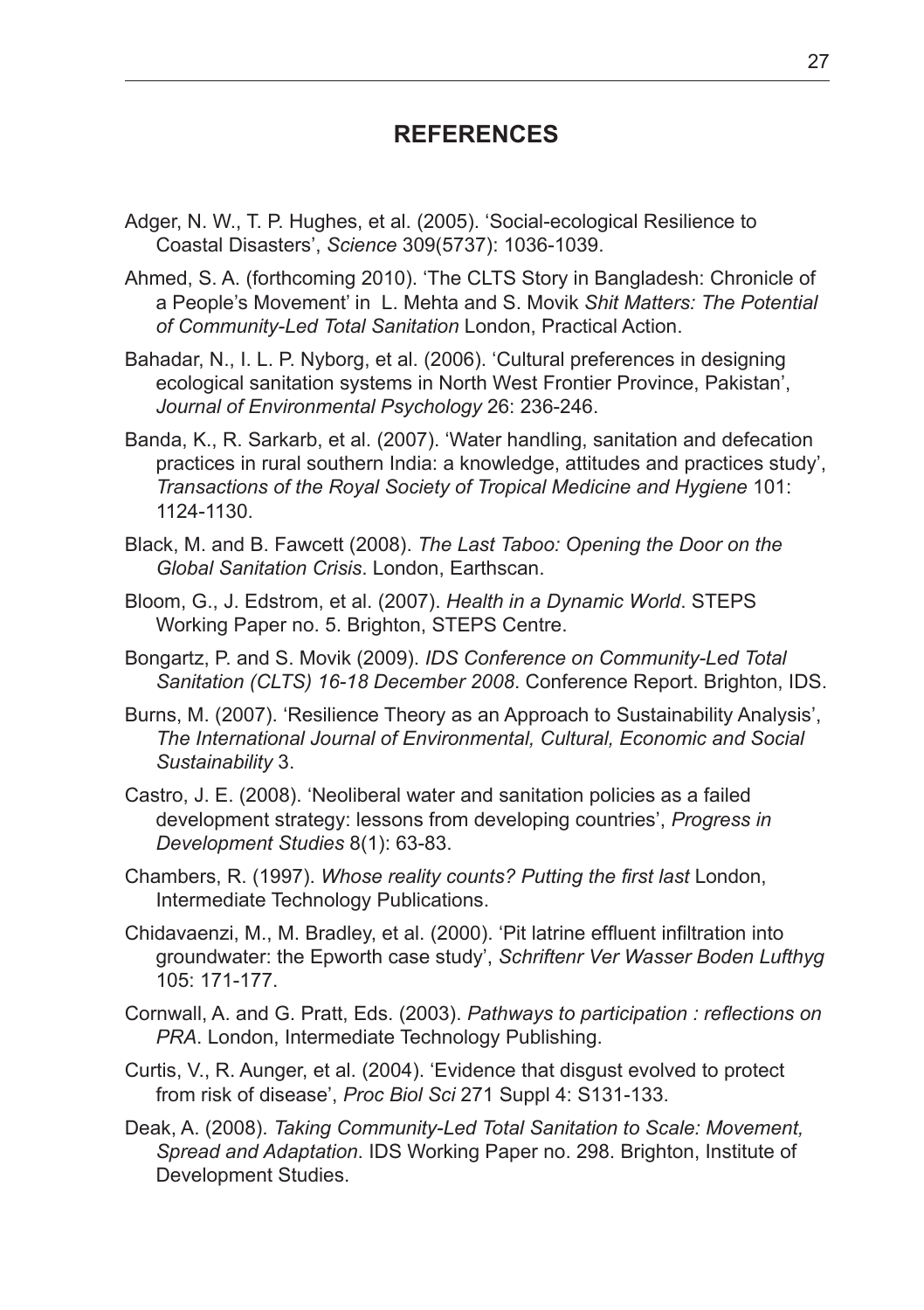Douglas, M. (2002). *Purity and Danger*. London and New York, Routledge.

- Dyalchand, A., M. Khale, et al. (forthcoming 2010). 'What Communication and Institutional Arrangements Influence Sanitation Related Social Norms in Rural India?' in L. Mehta and S. Movik *Shit Matters: The Potential of Community-Led Total Sanitation* London, Practical Action.
- Folke, C. (2006). 'Resilience: The emergence of a perspective for socialecological systems analyses', *Global Environmental Change* 16(3): 253-267.
- Freire, P. (1970). *Pedagogy of the Oppressed*. New York, Continuum.
- Gallopín, G. C. (2006). 'Linkages between vulnerability, resilience, and adaptive capacity', *Global Environmental Change* 16(3): 293-303.
- Gastaldo, D. (1997). 'Is Health Education Good for You? Rethinking health education through the concept of bio-power' in A. Petersen and R. Bunton *Foucault, Health and Medicine* London, Routledge: 114-133.
- Geels, F. (2005). 'Co-evolution of technology and society: The transition in water supply and personal hygiene in the Netherlands (1850-1930) - a case study in multi-level perspective', *Technology in Society* 27: 363-397.
- Geist, D. (2008). *Community Led Total Sanitation (CLTS): The Way Towards an Open Defecation Free (ODF) Future.* CLTS Donors and Managers Workshop Report.
- Haq, A. and B. Bode (forthcoming 2010). 'The Challenges of Facilitating CLTS ' in L. Mehta and S. Movik *Shit Matters: The Potential of Community-Led Total Sanitation* London, Practical Action.
- Hobson, J. (2000). 'Sustainable sanitation: experiences in Pune with a municipal-NGO-community', *Environment and Urbanization* 12(2): 53-62.
- Howes, M., E. Huda, et al. (forthcoming 2010). 'NGOs and the implementation of CLTS in Bangladesh: Selected Case Studies' in L. Mehta and S. Movik *Shit Matters: The Potential of Community-Led Total Sanitation* London, Practical Action.
- Jenkins, M. W. and V. Curtis (2005). 'Achieving the 'good life': why some people want latrines in rural Benin', *Soc Sci Med* 61(11): 2446-2459.
- Joshi, A. (forthcoming 2010). 'CLTS in India and Indonesia: Institutions, Incentives and Politics' in L. Mehta and S. Movik *Shit Matters: The Potential of Community-Led Total Sanitation* London, Practical Action.
- Kar, K. (forthcoming 2010). 'Implementing CLTS in Africa' in L. Mehta and S. Movik *Shit Matters: The Potential of Community-Led Total Sanitation*  London, Practical Action.
- Kar, K. and P. Bongartz (2006). *Update on Some Recent Developments in Community-Led Total Sanitation.* Brighton, Institute of Development Studies.
- Kar, K. and R. Chambers (2008). *Handbook on Community-Led Total Sanitation*, Institute of Development Studies/PLAN International.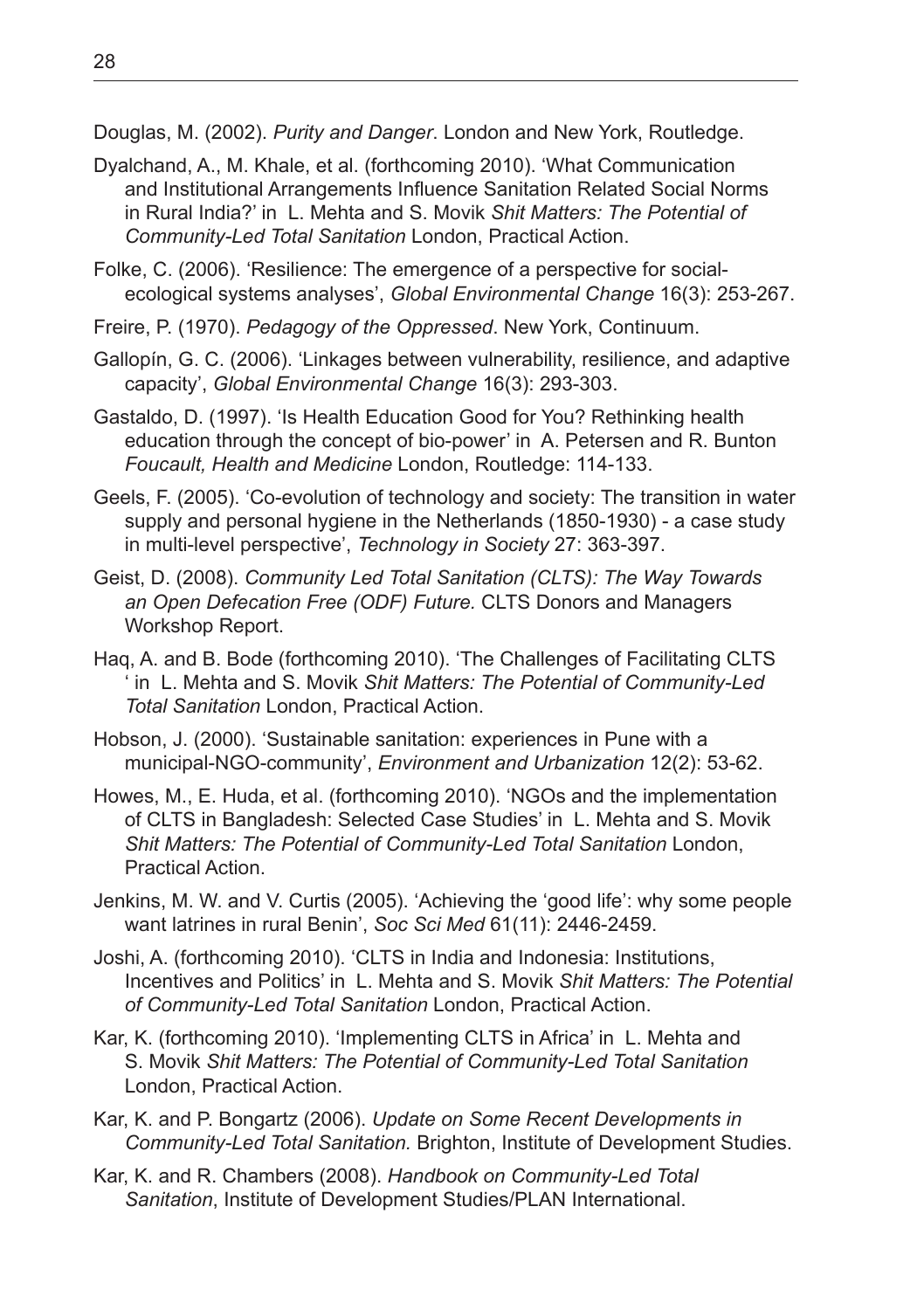- Kar, K. and K. Pasteur (2005). *Subsidy or Self-Respect? Community-Led Total Sanitation. An Update of Recent Developments.* IDS Working Paper 257. Brighton, IDS.
- Khale, M. and A. Dyalchand (forthcoming 2010). 'The Impact of Rural Sanitation on Water Quality and Waterborne Diseases' in L. Mehta and S. Movik *Shit Matters: The Potential of Community-Led Total Sanitation* London, Practical Action.
- Klein, R. J. T., R. J. Nicholls, et al. (2003). 'Resilience to natural hazards: How useful is this concept?', *Global Environmental Change Part B: Environmental Hazards* 5(1-2): 35-45.
- Kumar, N. and J. P. Shukla (forthcoming 2010). 'Doing CLTS in a Countrywide Programme Context in India: Public Good, Private Good?' in L. Mehta and S. Movik *Shit Matters: The Potential of Community-Led Total Sanitation* London, Practical Action.
- Langergraber, G. and E. Muellegge (2005). 'Ecological Sanitation a way to solve global sanitation problems?', *Environment International* 31(3): 433- 444.
- Leach, M. (2008). 'Re-framing Resilience: Trans-disciplinarity, Reflexivity and Progressive Sustainability - a Symposium Report', Brighton, STEPS Centre.
- Leach, M., G. Bloom, et al. (2007a). *Understanding Governance: Pathways to Sustainability.* STEPS Working Paper no. 2. Brighton, STEPS Centre.
- Leach, M., I. Scoones, et al. (2007b). *Pathways to Sustainability: an overview of the STEPS Centre approach.* STEPS Approach Paper. Brighton, STEPS Centre.
- Mahbub, A. (forthcoming 2010). 'Social Dynamics of CLTS: The Inclusion of Children, Women and Vulnerable People' in L. Mehta and S. Movik *Shit Matters; The Potential of Community-Led Total Sanitation* London, Practical Action.
- Mahbub, A. and S. Akhter (2005). *Obstructions in enhancing CLTS: A case study*. Dhaka, PLAN Bangladesh.
- Mehta, L. (forthcoming 2010). 'Introduction', in L. Mehta and S. Movik *Shit Matters: The Potential of Community-Led Total Sanitation,* Practical Action.
- Middleton, J. (2008). 'Environmental health, climate chaos and resilience', *Med Confl Surviv* 24 Suppl 1: S62-79.
- Mukherjee, N. and N. Shatifan (forthcoming 2010). 'The CLTS Story in Indonesia: Empowering Communities, Transforming Institutions, Furthering Decentralisation ' in L. Mehta and S. Movik *Shit Matters: The Potential of Community-Led Total Sanitation* London, Practical Action.
- Musyoki, S. M. (2007). *'Sceptics and Evangelists: Insights on scaling up Community-Led Total Sanitation in Southern and Eastern Africa.* Brighton, Institute of Development Studies.